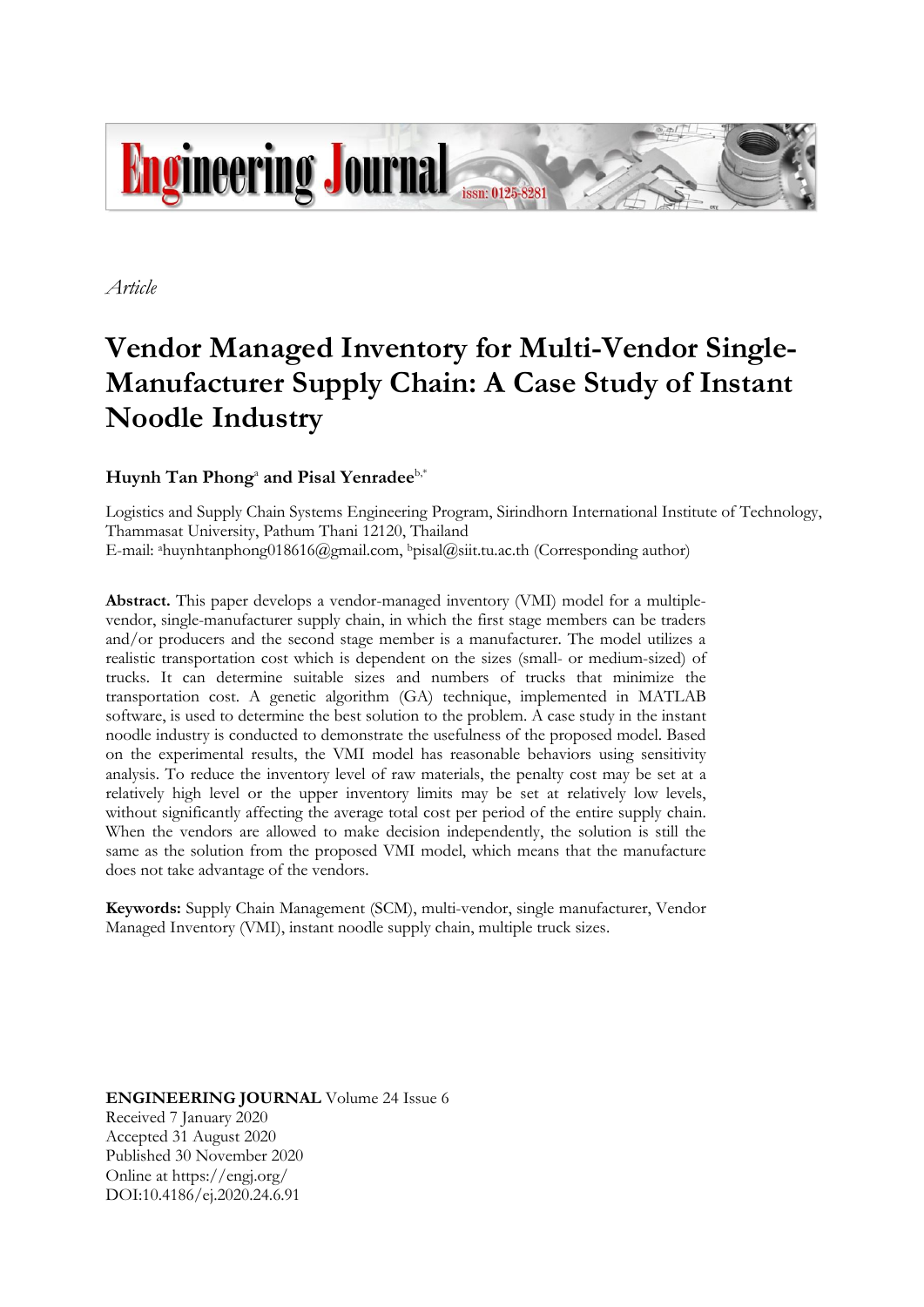## **Introduction**

With the development of global markets, supply chain management (SCM) plays an important role in incorporating different parts of a supply chain (SC) for better performances. SCM comprises planning and controlling related activities in transportation, inventory, procurement, and conversion from the upstream to the downstream members of the supply chain. SCM includes coordination and collaboration between members that can be suppliers, intermediaries, manufacturers, warehouses, third-party service providers, and final customers [1]. Walmart is an enterprise that has applied SCM successfully [2]. In SCs, inventory management has a key role in planning for production and maintaining a high service level for improving supply chain performances [1]. Solving inventory issues is a key factor that various authors want to find out polices to minimize the inventory cost and total system costs [3–7]. Vendormanaged inventory (VMI) is known as an effective inventory control strategy.

The VMI technique uses cooperating business models, in which the buyer (retailer) of a product provides specific information to a supplier (vendor) of that product. The supplier is responsible for maintaining the inventory level according to a VMI contract [8–11]. Based on a win-win relationship, the VMI contract sets frameworks, constraints about sources, work for each partner involved, and guarantees that they receive benefits. Typically, this relationship is shown in the VMI contract that vendors and retailers negotiate for the agreement of policies and benefits for each member. This improves the performances of supply chain members [10]. In previous research, the VMI model showed good performances [8] even in a seasonal demand situation [12].

This paper is motivated by three issues. First, the VMI model proposed in this paper is specially developed to be suitable for an instant noodle supply chain in Thailand, which has some characteristics that the available VMI models in the literature cannot easily model. The characteristics of this instant noodle supply chain are as follows. The first stage is multiple suppliers, which may be traders or producers while the second stage is a manufacturer of instant noodles. Moreover, transportation from the first stage to the second stage can be performed using small- and/or medium-sized trucks. The medium-sized truck has a lower unit cost for transportation than the small-sized truck. These characteristics cannot be handled by the existing VMI models. Second, the manufacturer of the instant noodles, which is the second stage of the supply chain, sets a maximum limit for each raw material to be stored at the manufacturer. When the inventory level of the raw material exceeds the preset maximum limit, the supplier of that raw material must pay a penalty cost to the manufacturer. This policy is set to control the inventory holding cost at the manufacturer. However, the maximum limit and the penalty cost are not easy to be

reasonably set. The supply chain is concerned that when the maximum limit and the penalty cost are not suitably set, this may adversely affect the total cost of the entire supply chain. Therefore, the VMI model is specially developed to be suitable for the characteristics of the supply chain. In addition, the maximum limit and the penalty cost are varied. The effects on the average total cost per period of the entire supply chain are then determined. The result of this sensitivity analysis is useful for setting suitable values of the maximum limit of inventory at the manufacturer and the related penalty cost. Third, the instant noodle supply chain is dominated by the second stage which is the instant noodle manufacturer. The proposed VMI model is developed to minimize the total cost per period of the entire supply chain. It is suspected by the vendors whether they will have higher cost to follow the solution from the model when compared with making decision independently by minimizing the vendor's total cost.

This paper has specific objectives as follows.

- 1. To develop a VMI model that can be applied with the characteristics of the instant noodle supply chain in Thailand, which is a case study.
- 2. To verify that the VMI model has reasonable behaviors, using sensitivity analysis.
- 3. To analyze how the penalty cost and maximum limit of inventory affect the average total cost per period.
- 4. To analyze whether the vendors should follow the recommendation form the model or should make decision independently.

The structure of this paper is organized as follows. Section 2 reviews previous research works and explains how this paper is different from other works. Section 3 presents the concepts of the VMI model, notations of parameters and variables, and the mathematical formulas. Section 4 presents details of the GA method, which is used to solve for the best solutions to the problem. The case study data are presented in Section 5. The results are presented and discussed in Section 6. Finally, the conclusions and recommendations for further studies are presented in Section 7.

## **Literature Review**

The VMI technique is renowned as a tactic for inventory management, cooperation between the vendor and retailer, and balancing profits of supply chain members by sharing information [13]. Key decisions of the VMI technique are to determine when and how much to replenish the inventory. The main objective is to reduce relevant costs including transportation and inventory costs [14]. Table 1 presents the characteristics of the VMI supply chain in this paper and previous research works. From Table 1, the VMI supply chain partnership can be categorized into the single-vendor single-retailer model [10, 11, 15-17]. Some authors consider the single-vendor multi-retailer model [18–25].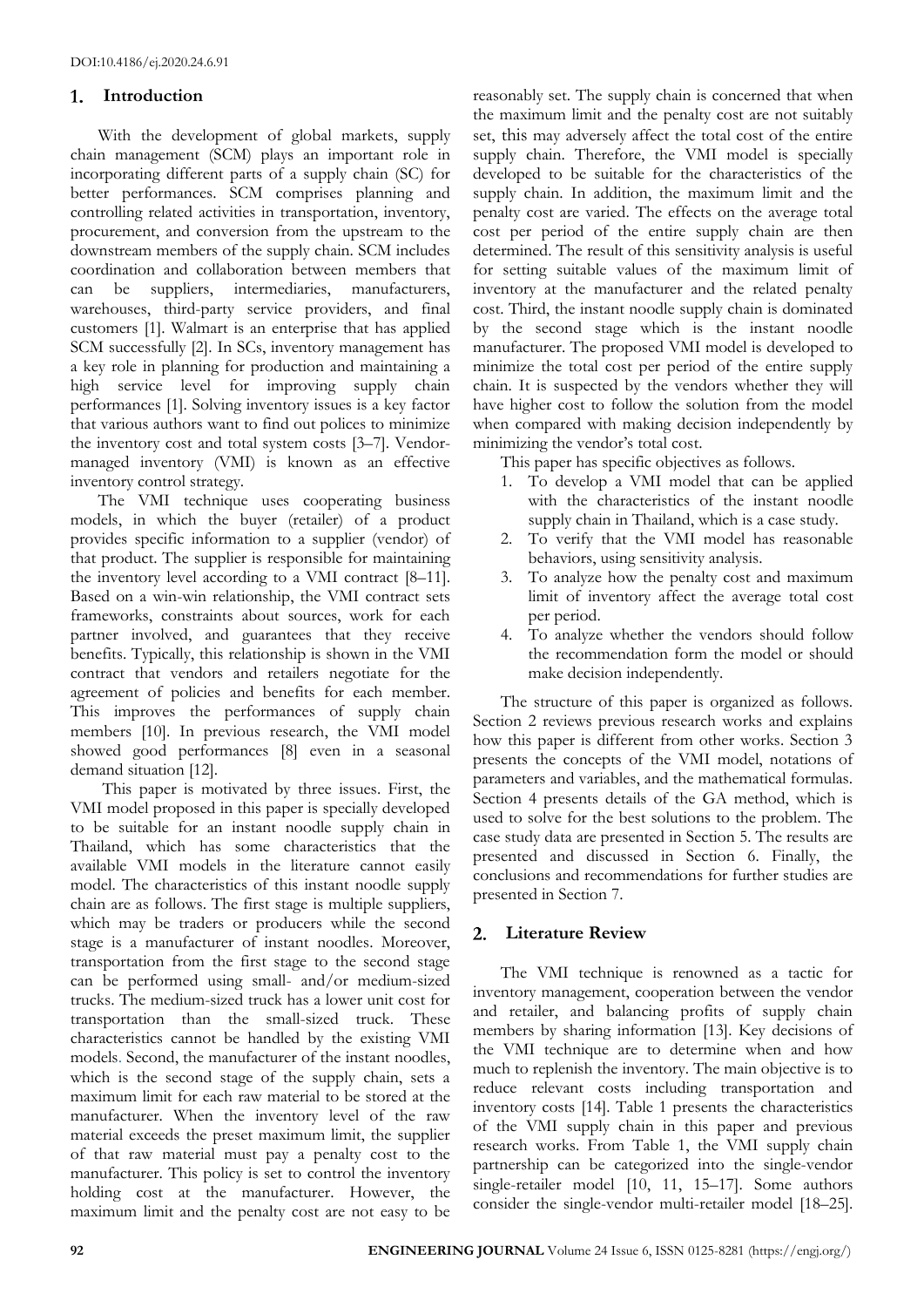Fewer studies consider a multi-vendor multi-retailer model [14, 26]. This paper is different from most of the previous works in that it considers a multi-vendor, single-manufacturer supply chain, which is the structure of the instant noodle supply chain of interest.

Some previous research works consider the VMI model for the single-vendor single-retailer supply chain, in which the upstream member is a trader [8, 15, 27, 28] or the upstream member is a manufacturer [10, 11, 29]. Sadeghi, et al. [14] studied the multiple-vendor multipleretailer supply chain where the upstream members are all traders. Most research works consider that the downstream member is a trader or traders, not a manufacturer. They include [10, 11, 15, 30] for a single downstream member that is a trader. For multiple downstream members that are traders, the research works include [12, 18-20, 31]. This paper extends the VMI technique to the multiple-vendor singlemanufacturer supply chain where the upstream members may be traders and/or manufacturers, and the downstream member is a manufacturer.

There are some important issues of VMI models, including the replenishment cycle time, single inventory item or multiple inventory items, maximum inventory limit and penalty cost, and how to calculate a realistic transportation cost. The first issue to be discussed is the replenishment cycle time. Most research works assume that the replenishment cycle times of all members in the same echelon must be the same [18, 21, 25]. A few research works allow the replenishment cycle times of all members to be different [19, 20, 27]. This paper allows the upstream members to have different replenishment cycle times, making the model to be more flexible and resulting in lower average total costs per period.

Most previous research works consider only one product or inventory item to be controlled by the VMI model [10, 20, 31]. They are suitable for the supply chain of a trading business, not a manufacturing system. This paper develops the VMI model for a manufacturing supply chain, where the downstream member is an instant noodle factory that receives various raw materials from a number of vendors (both traders and manufacturers). Therefore, the supply chain involves many inventory items, which is more complicated than a single inventory item.

In the VMI model, the vendors manage when and how much to supply to the retailers. The vendors may send a large amount of product to the retailers to reduce the vendor holding cost. There is a technique to set the upper inventory limit at the retailer. If a vendor supplies beyond the upper limit, the vendor needs to pay a penalty cost (called an overstock penalty in Table 1) to the retailer. This technique restricts the quantity that the vendor delivers to the retailer, and balances the profit of the vendor and retailer in the supply chain [18, 19, 21]. This technique is different from setting the maximum storage limit at the retailers (see [14], [22]) since this is more rigid in that it does not allow the inventory level to be higher than the maximum storage limit. This paper

analyzes how to set a suitable level of the upper inventory limit and the overstock penalty cost, which is rarely found in previous research works.

In the supply chain, the transportation cost is an expensive element that needs to be minimized. Most previous research works simply estimate the transportation cost per trip as a constant, which is not dependent on the transportation quantity. This paper considers a new method of computing the transportation cost that is more realistic. The transportation from the upstream to the downstream members is performed using small- and/or medium-sized trucks. The mediumsized truck has a lower unit cost for transportation than the small-sized truck. For a given transportation quantity, the vendor can consider which size of truck and how many trucks should be used to minimize the transportation cost.

## **Mathematical Model**

The model is developed based on the following concepts.

- 1. The time bucket is daily.
- 2. The first stage of the supply chain is multiple vendors. Some vendors are producers and others are traders. The second stage of the supply chain is a manufacturer. Each vendor supplies different raw materials to the manufacturer.
- 3. There are two main decision variables, namely, the production cycle time of the manufacturer (*T*) and the replenishment frequency of vendor *i* (*ni*). *T* is the number of days (integer) that the manufacturer continuously produces a batch of the product. During *T* days, vendor *i* (the producer) continuously produces a batch of raw material with a production quantity of  $Q_i$ . This vendor adjusts the production rate to be the same as the consumption rate of the raw material at the manufacturer, to minimize the inventory level according to the lean concept. Similarly, vendor *i* (the trader) orders a batch of raw material with an order quantity of  $Q_i$  from its supplier during *T* days.
- 4. During *T* days, vendor *i* delivers the raw material to the manufacturer for  $n_i$  times, where  $n_i$  is an integer. Therefore, the replenishment cycle time of vendor *i* (*t<sub>i</sub>*) is  $\frac{T}{n_i}$ . Note that *t<sub>i</sub>* may be an integer or a real number. The transportation quantity from vendor *i* to the manufacturer per each delivery  $(q_i)$  is  $D_i t_i$ , where  $D_i$  is the demand rate of the raw material supplied by vendor *i*.
- 5. When the maximum inventory level of material from vendor *i* at the manufacturer is higher than the upper limit  $(U_i)$ , vendor *i* must pay a penalty cost [7].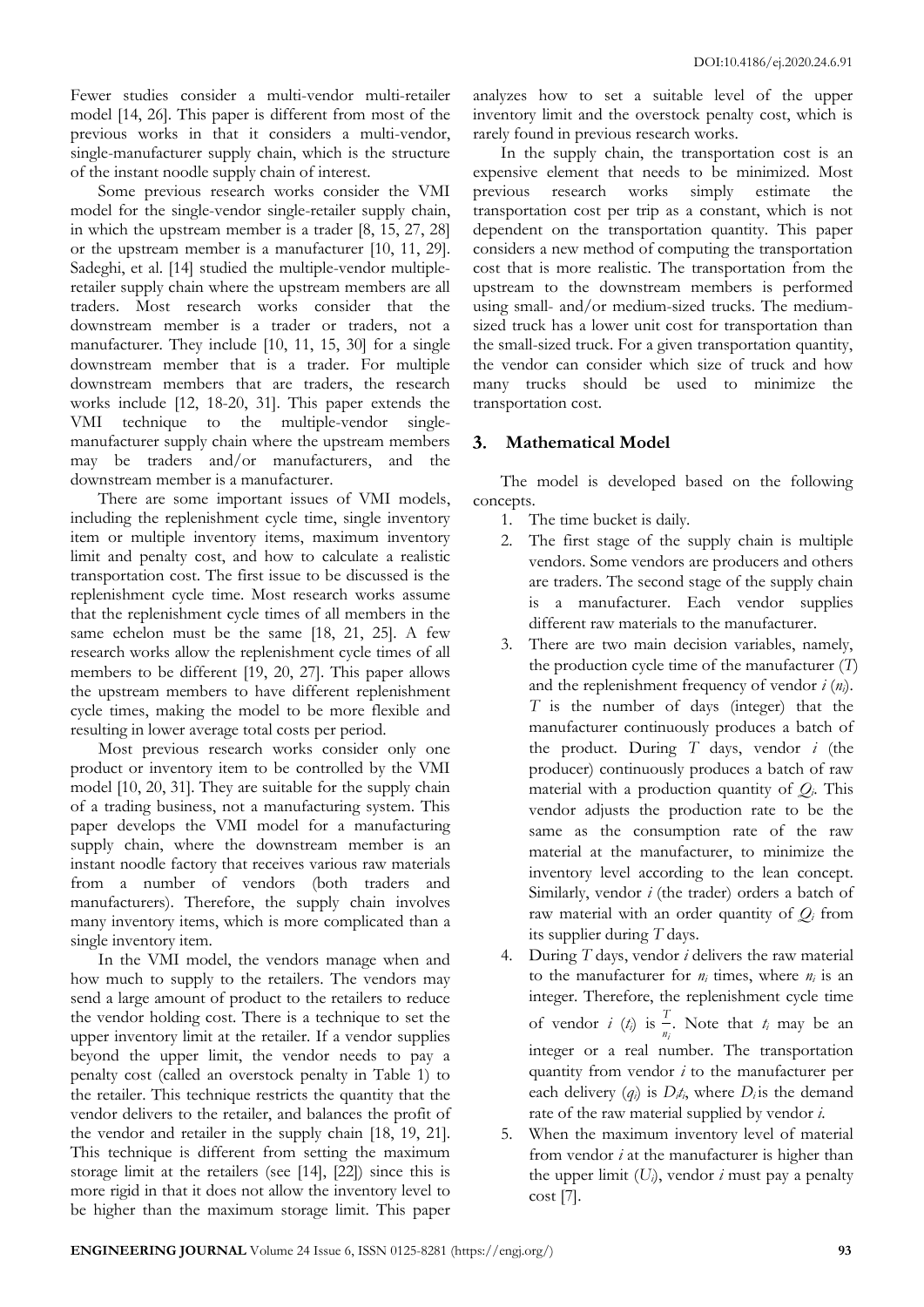#### DOI:10.4186/ej.2020.24.6.91

|  |  |  |  | Table 1. Comparison of previous research works and this research. |
|--|--|--|--|-------------------------------------------------------------------|
|  |  |  |  |                                                                   |

| Paper         |             |                           | Type of<br>$model*$ |                         |                                  |                       |                                                                                       |                                                                        | Solution                                                          |
|---------------|-------------|---------------------------|---------------------|-------------------------|----------------------------------|-----------------------|---------------------------------------------------------------------------------------|------------------------------------------------------------------------|-------------------------------------------------------------------|
|               | A           | $\bf{B}$                  | $\mathbf C$         | $\mathbf D$             | 1 <sup>st</sup> stage            | 2 <sup>nd</sup> stage | Decision variables                                                                    | constraints                                                            | Algorithm                                                         |
| $[10]$        | $\mathbf X$ |                           |                     |                         | $\boldsymbol{A}$<br>manufacturer | A trader              | Manufacturer's<br>production quantity,<br>Purchase price offered<br>to manufacturer   | Demand, Return<br>leftover product<br>to manufacturer                  | Analytical<br>method based<br>on expected<br>profit               |
| $[15]$        | $\mathbf X$ |                           |                     |                         | A trader                         | A trader              | Replenishment<br>quantity                                                             | none                                                                   | Analytical<br>method based<br>on total cost                       |
| $[20]$        |             | $\mathbf X$               |                     |                         | $\overline{A}$<br>manufacturer   | Traders               | Replenishment cycle<br>time                                                           | none                                                                   | Analytical<br>method based<br>on total cost                       |
| $[19]$        |             | $\mathbf X$               |                     |                         | A trader                         | Traders               | Order quantity,<br>Delivery quantity,<br>Replenishment cycle<br>time                  | Overstock<br>penalty                                                   | Iterative<br>heuristic                                            |
| $[18]$        |             | $\mathbf X$               |                     |                         | A trader                         | Traders               | Order quantity,<br>Delivery quantity                                                  | Overstock<br>penalty                                                   | An algorithm<br>based on<br>KKT points                            |
| $[21]$        |             | $\boldsymbol{\mathrm{X}}$ |                     |                         | A trader                         | Traders               | Replenishment cycle<br>time, Delivery quantity                                        | Overstock<br>penalty                                                   | Mathematical<br>programming<br>based on<br>expected total<br>cost |
| $[22]$        |             | $\mathbf X$               |                     |                         | A trader                         | Traders               | Replenishment cycle<br>time, Order quantity                                           | Maximum<br>storage limit                                               | GA                                                                |
| $[25]$        |             | $\mathbf X$               |                     |                         | $\mathbf{A}$<br>manufacturer     | Traders               | Replenishment cycle<br>time, Delivery<br>quantity, Purchase<br>price, Promotion level | Overstock<br>penalty                                                   | <b>PSO</b>                                                        |
| $[12]$        |             |                           |                     | X                       | Traders                          | A trader              | Inventory quantity                                                                    | none                                                                   | Analytical<br>method based<br>on expected<br>profit               |
| $[14]$        |             |                           |                     | $\overline{\mathbf{X}}$ | Traders                          | Traders               | Replenishment cycle<br>time, Order quantity                                           | Maximum<br>storage limit,<br>Maximum<br>number of<br>orders per period | GA, PSO                                                           |
| This<br>paper |             |                           | $\mathbf X$         |                         | Traders or<br>manufacturers      | А<br>manufacturer     | Replenishment cycle<br>time, Delivery quantity,<br>Production cycle time              | Overstock penalty,<br>Different sizes of<br>trucks                     | GA                                                                |

## **A**: **Single to single, B: Single to multiple, C: Multiple to single, D: Multiple to multiple\***

6. There are two truck sizes for transporting raw materials from the vendors to the manufacturer: small and medium. The capacity of a medium truck is more than three times (but less than four times) the capacity of a small truck. Two trips of the small truck are cheaper than a trip of a medium truck but three trips of a small truck *i* are more expensive than a trip of a medium truck. To transport (*qi*) kg of the raw material

from vendor *i* to the manufacturer, a suitable number and size of trucks must be calculated to minimize the transportation cost.

7. The total costs under consideration include the set-up cost of the manufacturer, inventory holding cost of raw materials of the manufacturer, inventory holding cost of vendors, set-up cost of a vendor when it is a producer, ordering cost of a vendor when it is a trader,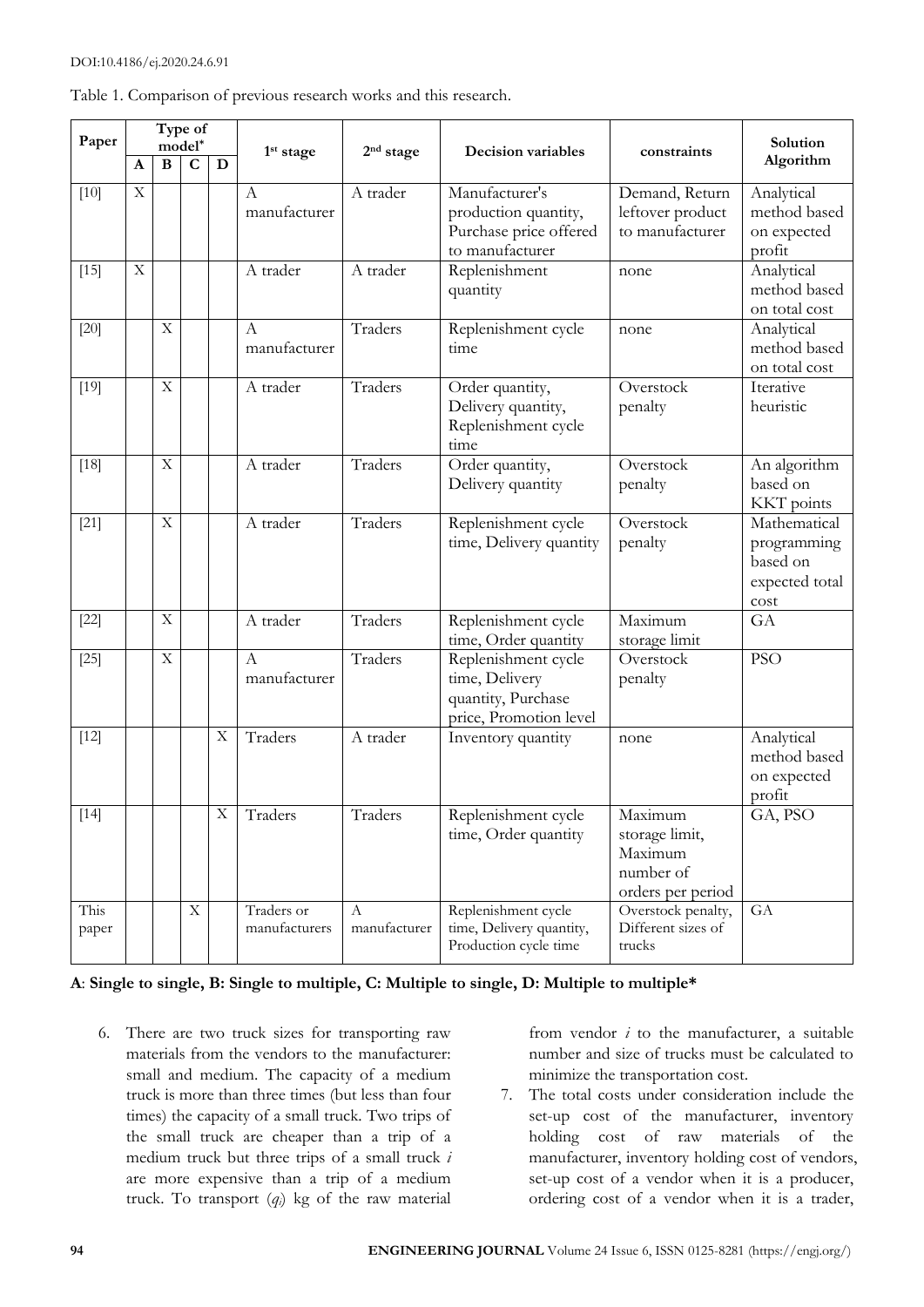penalty cost of a vendor when the inventory of raw material at the manufacturer exceeds the upper limit, and transportation cost of raw materials from vendors to the manufacturer.

8. The best values of *T* and *ni* are determined using a Genetic Algorithm (GA) in MATLAB software, to minimize the average total costs per day  $TC_p$ .

Figure 1 shows inventory patterns of raw materials supplied by vendors to the manufacturer. The inventory patterns when the vendors are producer and trader are shown on the left and right, respectively. Various formulas for total costs and individual cost components are derived, based on the inventory patterns shown in Fig. 1. Before the formulas are developed, the index, parameters, decision variables, and intermediate variables are defined.



Fig. 1. Inventory pattern over time of vendors and the manufacturer.

#### **3.1. Index**

*i* Index of vendor,  $i = (1, 2, 3, \ldots, m)$ 

#### **3.2. Parameters**

- *m* Total number of vendors
- $D_i$  Demand rate of the material supplied by vendor *i* (kg per day)
- *Cp<sup>m</sup>* Capacity of medium truck (kg)
- *Cp<sup>s</sup>* Capacity of small truck (kg)
- *Cm* Transportation cost from vendor to manufacturer of medium truck (THB per trip)
- *Cs* Transportation cost from vendor to manufacturer of small truck (THB per trip)
- *a<sup>i</sup>* Set-up cost of vendor *i* when it is a producer (THB per set-up)
- *A* Set-up cost of manufacturer (THB per set-up)
- *hv<sup>i</sup>* Holding cost of vendor *i* (THB per kg-day)
- *H* Holding cost of manufacturer for raw material supplied by vendor *i* (THB per kg-day)
- *π<sup>i</sup>* Penalty cost when material supplied by vendor *i* exceeds the upper limit at the manufacturer (THB per kg-day)
- *O<sup>i</sup>* Ordering cost of vendor *i* when it is a trader (THB per order)
- *U<sup>i</sup>* Upper limit of inventory level of material supplied by vendor  $i$  at the manufacturer  $(kg)$
- $x_i$  1 if vendor *i* is a trader, 0 if vendor *i* is a producer

#### **3.3. Decision Variables**

- *n<sup>i</sup>* Replenishment frequency of vendor *i* (number of times per *T* days)
- *T* Production cycle time of manufacturer (days)

#### **3.4. Intermediate Variables**

- $Q_i$  Order quantity of vendor *i* (kg)
- *t*  $t_i$  Replenishment cycle time of vendor *i* (days)<br> $t_i$  Transportation cost from vendor *i*
- Transportation cost from vendor *i* to manufacturer per replenishment (THB)
- *q<sup>i</sup>* Transportation quantity from vendor *i* to the manufacturer (kg)
- *I<sup>i</sup>* Average level of inventory at vendor *i* (kg)
- *TC* Total cost per T periods (THB)
- $TC<sub>n</sub>$ Total cost per period (THB per day)
- *TSC*1 Set-up cost of the manufacturer for *T* periods (THB)
- *THC*1 Holding cost of the manufacturer for *T* periods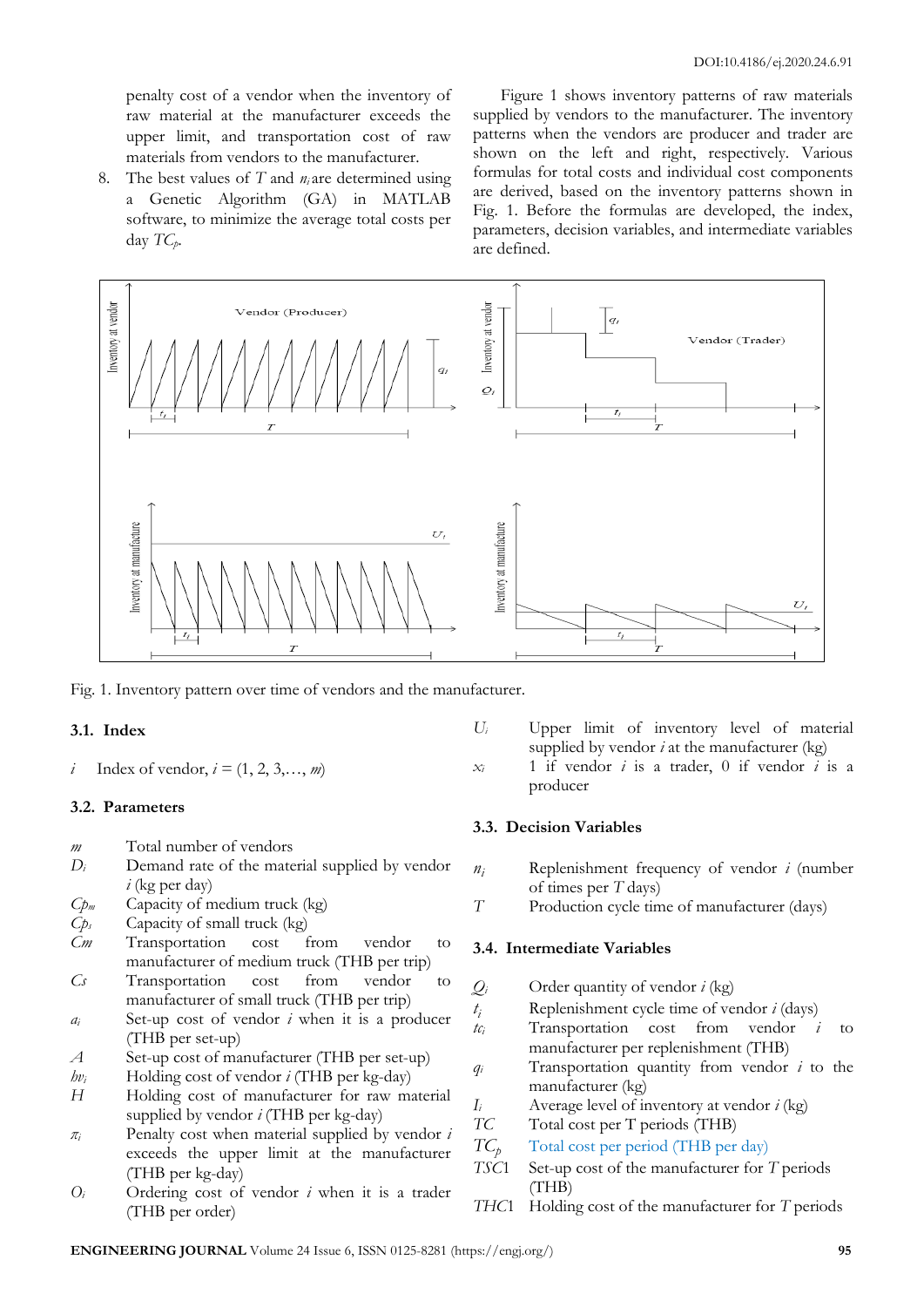(THB)

- *TRC* Transportation cost, from all vendors to the manufacturer for *T* periods (THB)
- *THC*2 Total holding cost of all vendors for *T* periods (THB)
- *TOC* Total ordering cost of all vendors for *T* periods when they are traders (THB)
- $TPC_i$  Penalty cost of vendor *i* for *T* periods (THB)
- *TPC*2 Total penalty cost of all vendors for *T* periods (THB)
- *TSC*2 Total set-up cost of all vendors for *T* periods when they are producers (THB)

#### **3.5. Cost Formula**

The total cost per *T* periods (*TC*) has a number of components, as shown in Eq. (1).

$$
TC = TSC1 + THC1 + TRC + THC2 + TOC + TPC2 + TSC2 \tag{1}
$$

Intermediate variables  $t_i$ ,  $Q_i$ , and  $q_i$  are defined as functions of known parameters and decision variables, as shown in Eqs.  $(2-5)$ .

$$
t_i = \frac{T}{n_i} \tag{2}
$$

$$
Q_i = D_i T \tag{3}
$$

$$
Q_i = n_i q_i \tag{4}
$$

$$
q_i = D_i t_i \tag{5}
$$

When the vendor is a trader, the vendor inventory is decreased by *q<sup>i</sup>* for each replenishment time *t*. Therefore, the average inventory level at trader  $i(I_i)$  is derived as follows.

$$
I_i = \frac{(Q_i - q_i) + (Q_i - 2q_i) + (Q_i - 3q_i) + \dots + (Q_i - (n_i - 1)q_i)}{n_i}
$$
  
Based on Eq. (4) the average inventory is represe

q. (4), the average inventory is represented by Eq. (6). Similar expression can be found in [24].

$$
I_i = \frac{q_i(n_i - 1)}{2} \tag{6}
$$

The total holding cost of vendor *i* for *T* periods (*THCi*) is presented by Eq. (7). Note that the first and the second terms represent the holding cost when the vendor is a producer and a trader, respectively.

$$
THC2 = \sum_{i=1}^{m} \frac{bv_i q_i T}{2} (1 - x_i) + \sum_{i=1}^{m} bv_i I_i T x_i
$$
 (7)

The set-up cost of vendor *i* for *T* periods when the vendor is a producer is presented by Eq. (8).

$$
TSC1 = \sum_{i=1}^{m} a_i * (1 - x_i)
$$
 (8)

The ordering cost of vendor *i* for *T* periods when the vendor is a trader is presented by Eq. (9).

$$
TOC = \sum_{i=1}^{m} O_i x_i \tag{9}
$$

The penalty cost of vendor *i* for *T* periods is presented by Eq. (10 or 11).

$$
TPC_i = 0 \text{ if } q_i \le U_i \text{ or } (10)
$$

$$
TPC_i = n_i \ast \frac{(q_i \cdot U_i)^2}{2 \ast D_i} \ast_{\pi_i} \text{ if } q_i > U_i \tag{11}
$$

The total penalty cost of all vendors for *T* periods is presented by Eq. (12).

$$
TPC2 = \sum_{i=1}^{m} TPC_i \tag{12}
$$

The total set-up cost of the manufacturer for *T* periods is presented by Eq. (13).

$$
TSC1 = A \tag{13}
$$

The total holding cost of the manufacturer for *T* periods is presented by Eq. (14).

$$
THC1 = \sum_{i=1}^{m} \frac{H_{i}q_{i}T}{2}
$$
 (14)

The total transportation cost from all vendors to the manufacturer for *T* periods is presented by Eqs. (15-16).

$$
TRC = \sum_{i=1}^{m} n_i t c_i \tag{15}
$$

where

$$
t_{ij} = \begin{cases} \frac{q_i}{C p_m} * Cm + Cm, \\ \text{when } MOD(q_i, C p_m) > 2 * C p_s \\ \frac{q_i}{C p_m} * Cm + 2 * C s, \\ \text{when } 2 * C p_s \ge MOD(q_i, C p_m) > C p_s \\ \frac{q_i}{C p_m} * Cm + C s, \\ \text{when } MOD(q_i, C p_m) \le C p_s \end{cases}
$$
(16)

Equation (15–16) are developed based on the conditions that two trips of a small truck are cheaper than a trip of a medium truck but three trips of a small truck are more expensive than a trip of a medium truck. The capacity of a medium truck is more than three times (but less than four times) the capacity of a small truck. An example of the transportation cost calculation is as follows. The capacity of a small truck,  $C_{p,s}$  is 2,000 kg with a transportation cost, *Cs*, of 2,500 THB, and the capacity of a medium truck, *Cpm*, is 8,000 kg with a transportation cost, *Cm*, of 6,000 THB. Table 2 provides a numerical example, to calculate  $TC_i$  when  $q_i$  is equal to 3000, 7000, 9500, 11000, and 13000 kg.

The average total cost per period (*TCp*) is presented by Eq. (17).

$$
TC_p = \frac{TC}{T}
$$
 (17)

#### **4. Solution Method**

The cost formula of  $TC_p$  is nonlinear because its components are nonlinear. For example,  $I_i = \frac{q_i(n_i-1)}{2}$  $\frac{1}{2}$  is nonlinear since *q<sup>i</sup>* and *n<sup>i</sup>* are decision variables. Based on Eq. (16), the transportation cost,  $t_{i}$ , is not a continuous function since it has a modulo (*MOD*) function. A noncontinuous function is not differentiable. The decision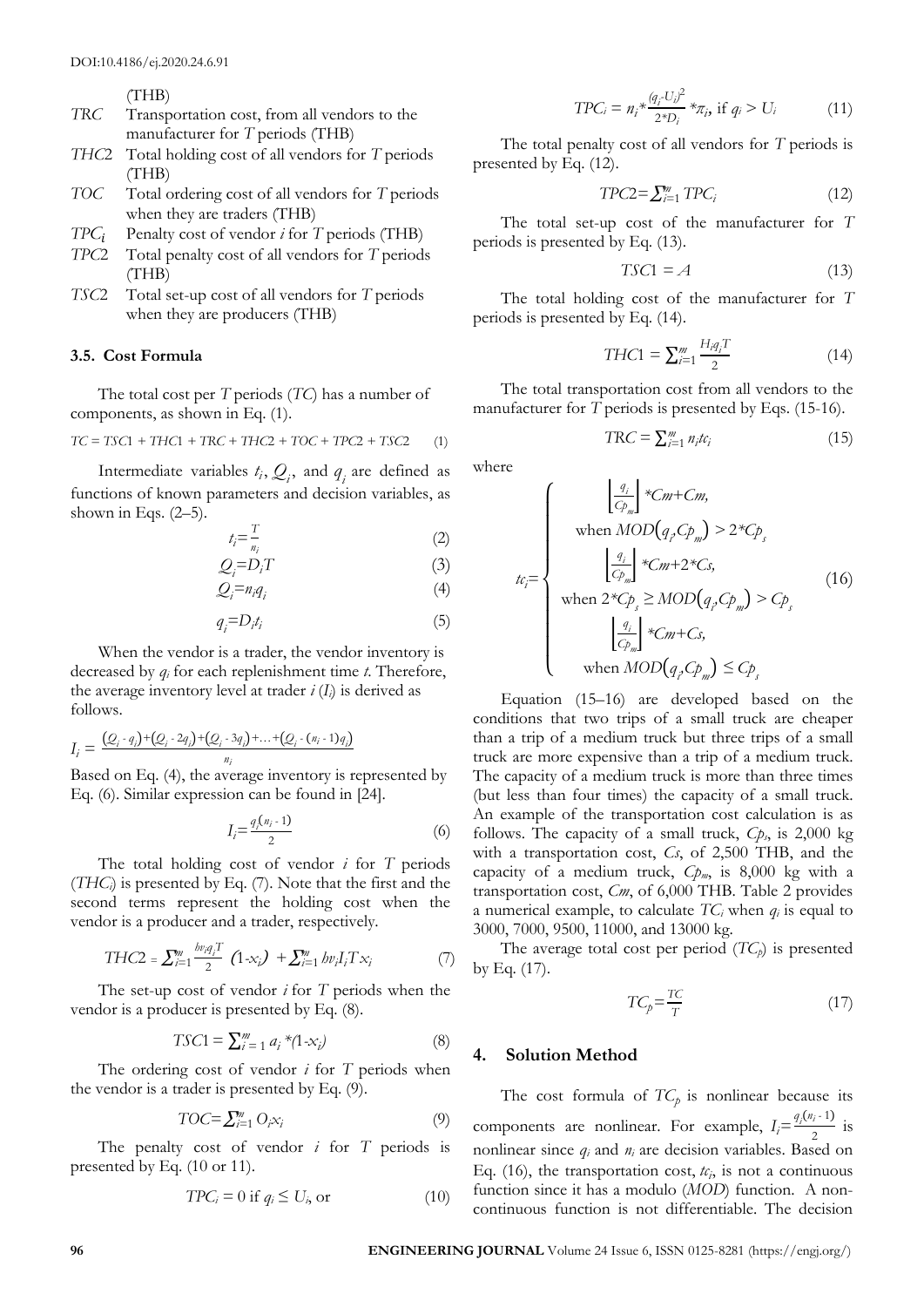variables (*T* and *ni*) are integer not real numbers. Therefore, the mathematical model in Section 3 is integer nonlinear programming model which cannot be solved optimally by mathematical programming software. Moreover, the model has a non-differentiable function, which cannot be solved analytically. The model can be solved by numerical methods or metaheuristics. From Table 1, some research works [9, 17, 20] apply metaheuristics (GA and PSO) to successfully solve similar problems. Because of these reasons, this paper applies a metaheuristics instead of an analytic approach or mathematical programing approach to solve the proposed vendor-managed inventory problem.

A Genetic Algorithm (GA) is a stochastic search process based on natural selection [32]. A GA is an optimization search that starts with an initial random population. Every chromosome represents an individual in the population. In each generation, the chromosome progresses through sequential iterations called generations. The individuals are evaluated by fitness values. Offsprings are new chromosomes that are created by some operators, such as crossover and mutation. Throughout some generations, the algorithm finds the best individual [33].

The GA method, implemented in MATLAB 8.5 (R2015a), is used to solve the proposed vendor-managed inventory problem. There are some parameters to be set. Population size  $N_p$  is the number of individuals in a generation. In this model, the crossover operator  $C_f$  is a scattered crossover (see [34]) with the probability of crossover  $C_r$  of 0.8, and the mutation operator  $M_f$  is an adaptive mutation (see [35]). Note that the scatter

crossover and adaptive mutation are recommended by MATLAB software when decision variables are integers. There are examples in MATLAB library that successfully apply scatter crossover and adaptive mutation to real cases. The above-mentioned parameters are summarized in Table 3.

A flowchart of the genetic algorithm (GA) is presented in Fig. 2, and the steps of the GA process are as follows.

- 1. Create the initial population.
- 2. Calculate the fitness value of all chromosomes.
- 3. If the termination condition is reached, stop; otherwise go to step 4.
- 4. Choose the top 5% of chromosomes with the highest fitness values, called the elite children. These children are chosen to survive to the next generation.
- 5. Based on the crossover rates, select the chromosomes from the current population using a "stochastic uniform" selection method on a mating pool. Apply the crossover operator (called "scattered crossover") to generate the offsprings.
- 6. Select the chromosomes from the current population for mutation using the default mutation rate in MATLAB software. Apply the mutation operator (called "adaptive mutation") to the selected chromosomes.
- 7. Offsprings from crossover and mutation, and elite children form a new generation.
- 8. Go to step 2.



Fig. 2. Flow chart of GA method.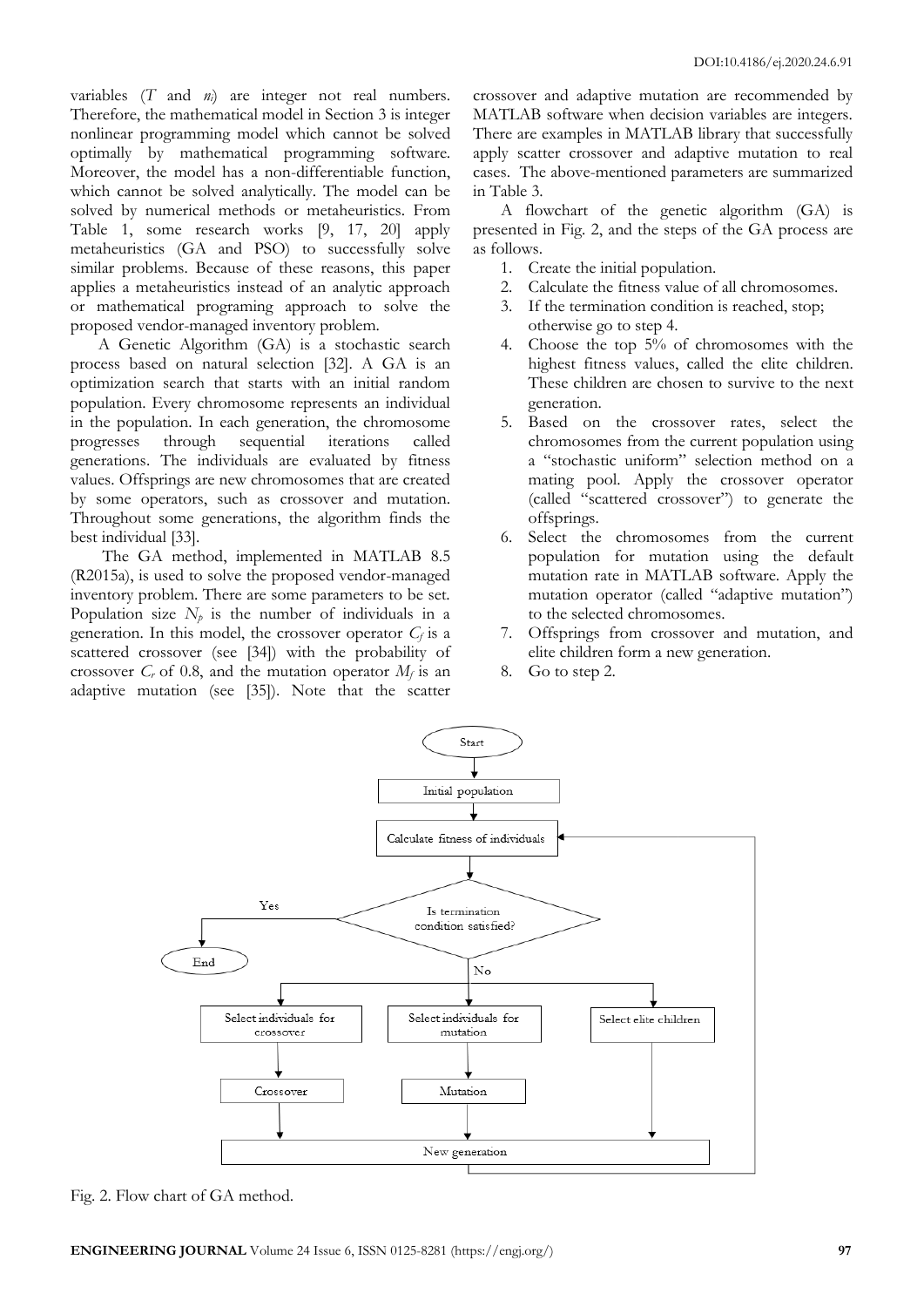| $q_i$ (kg) | $q_i$<br>$\mathcal{C}_{p_{m-1}}$ | $MOD(q,\mathcal{C}p_m)(kg)$ | Number of trucks                  | $tc_i$ (THB) |
|------------|----------------------------------|-----------------------------|-----------------------------------|--------------|
| 13,000     |                                  | 5,000                       | 2 medium trucks                   | 12,000       |
| 11,000     |                                  | 3,000                       | 1 medium truck and 2 small trucks | 11,000       |
| 9,500      |                                  | 1,500                       | 1 medium truck and 1 small truck  | 8,500        |
| 7,000      |                                  | 7,000                       | l medium truck                    | 6,000        |
| 3,000      |                                  | 3,000                       | 2 small trucks                    | 5,000        |

Table 2. Numerical example to calculate *tc<sup>i</sup>*

Experiments are conducted to determine the suitable parameters (population size and number of generations) of the GA method since these parameters affect quality of solutions and computational times. Based on a guideline of MATLAB software, the population size should be set at 50 when the number of decision variables is 4, and the number of generations should be set at 200. Three experimental cases are set with the population size, *Np*, of 25, 50, and 100. The number of generations, *Gn*, is fixed at 200. Each experimental case is run for 10 iterations since GA may not give the same best solution for each iteration. There are four performance indicators to be observed during the experiments, including the best solution, number of iterations that obtain the best solution (out of 10 iterations), the last generation that the solution is improved, and the computational times. Table 4 presents the performance indicators of all experimental cases.

All cases result in the same best solution  $(T, n_1, n_2, n_3)$  $=$  (13, 13, 2, 2). Case 1 with the population size  $(N_p)$  of 25 obtains the best solution for only 8 iterations (out of 10 iterations). Moreover, the last generation that the solution is improved is more than 180 for some iterations. This indicates that the number of generations  $(G_n)$  of 200 is not enough when the population size is 25. However, the computational time of this case is the lowest. Cases 2 and 3 obtain the best solution for all iterations and the last generation that the solution is improved is less than 20. This means that Cases 2 and 3 offer reliable solution. However, Case 2 has lower computational time. Thus, the population size of 50 and number of generations of 200 is used for further analyses.

Table 3. Parameters of GA

| <b>Parameters</b>      | Value                   |
|------------------------|-------------------------|
| Population size, $N_p$ | 50                      |
| Crossover type, $C_f$  | Scattered crossover     |
| Crossover rate, Cr     | 0.8                     |
| Mutation type, $M_f$   | Adaptive mutation       |
| Mutation rate, Mr      | Default value of MATLAB |
|                        | software                |
| Number of generations, | 200                     |
|                        |                         |

Table 4. Effects of GA parameters on performances

| Performance            | Case 1       | Case 2     | Case 3         |
|------------------------|--------------|------------|----------------|
| indicators             | $N_{b}$ = 25 | $N_b = 50$ | $N_b = 100$    |
| Number of              | 8/10         | 10/10      | 10/10          |
| <i>iterations</i> that |              |            |                |
| obtain the best        |              |            |                |
| solution               |              |            |                |
| Last generation that   | >180         | < 20       | ${}_{\leq 20}$ |
| the solution is        |              |            |                |
| improved               |              |            |                |
| Computational          | 7.71         | 13.70      | 23.90          |
| time, average          |              |            |                |
| (seconds)              |              |            |                |
| Standard deviation     | 0.36         | 0.45       | 0.64           |
| (seconds)              |              |            |                |

#### **5. Case Study Data**

A real case study of an instant noodle company was conducted. However, the case study is simplified to make it easy to understand and all data are scaled to protect the confidential information of the company. The simplified case involves a supply chain with three vendors (Vendor 1 is a producer and Vendors 2 and 3 are traders) and a manufacturer. Related data are summarized in Table 5.

#### **6. Results and Discussion**

This section presents results and discusses managerial insights that are concluded from the results. It is divided into 4 sub-sections as follows. First, it shows the best values of decision variables, the sensitivity analysis of the *T* variable (production cycle time of the manufacturer), how this variable affects other decision variables, the average total cost per period, and all cost components. Second, a sensitivity analysis is performed to show that the solutions from the model are reasonable. The sensitivity analysis includes the changing of vendor and manufacturer holding costs, and demand. Third, the effects of the maximum limit of the inventory level at the manufacturer, the penalty cost on the best solutions, and the average total cost per period are analyzed. It is useful to set suitable levels. Finally, the proposed VMI model that minimize the total cost of the entire supply chain is compared with the model that allow each vendor to minimize own total cost. It aims to prove whether the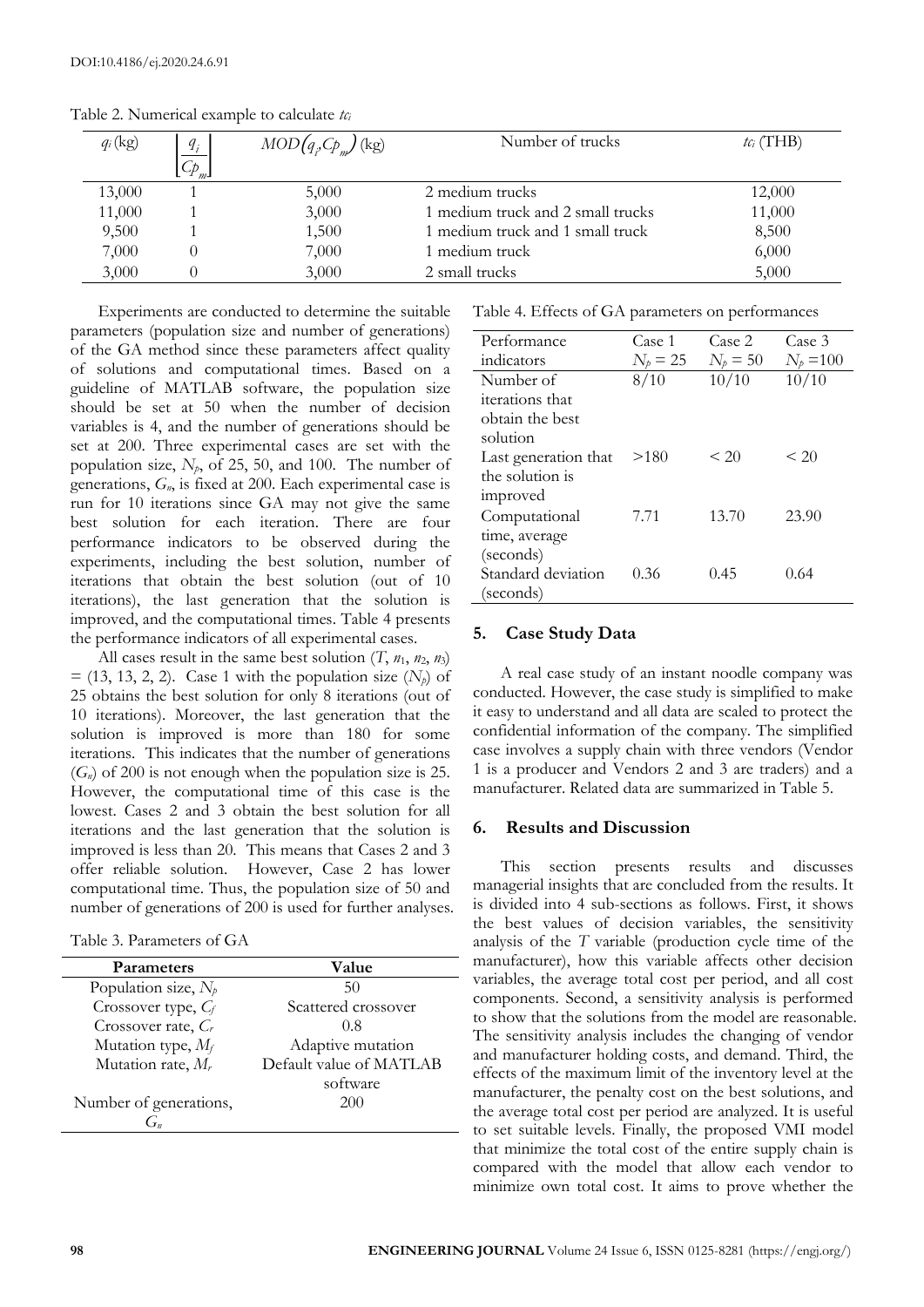manufacturer of instant noodle take advantage of the vendors.

#### **6.1. The Best Solutions and Effects of T**

The GA method, implemented in MATLAB 8.5 (R2015a), is used to solve the proposed vendor-managed inventory problem. Note that there are 4 decision variables, namely, replenishment frequency of vendors  $(n_1, n_2, n_3)$  and production cycle time of manufacturer *(T)*. When the GA is run until 200 generations, which is the termination condition, the best solution is reported. Based on 10 independent runs, the GA reports the best solution of  $T = 13$ ,  $n_1 = 13$ ,  $n_2 = 2$ , and  $n_3 = 2$  for all runs. This indicates that the GA parameters being used are suitable since the GA consistently generates the same solution for all runs.

There are some practical implications on the best value of *T*. When *T* is relatively high, the manufacturer produces an instant noodle product for a large production batch before switching to produce other products. This also creates a larger inventory of products, which violates the lean concept. When *T* is relatively low, the inventory levels of the noodle products are low. However, the manufacturer switches from one product to another more frequently. If the changeover time from one product to another is relatively long, the manufacturer may not be able to produce enough outputs to satisfy demands. Therefore, there are some situations that the best value of *T* obtained from the model may not be used but another value is used instead. The next paragraph provides an analysis when *T* deviates from the best value.

This part shows the sensitivity analysis of the *T*  variable, how this variable affects other decision variables, the average total cost per period, and all cost components. The *T* value is varied from 10 to 20, and the problem is solved to determine the best values of *n<sup>i</sup>* and all cost components. The results are shown in Table 6. It reveals that  $(T, n_1, n_2, n_3) = (13, 13, 2, 2)$  results in the lowest average total cost per period (*TCP*). However, if  $T = 13$  cannot be used because of some practical reasons, a lower value of *T* is recommended since the average total cost per period increases less than when *T*  is higher (see Fig. 3 and Table 6). When a lower value of *T* is selected, the supply chain operates closer to the lean concept.



Fig. 3. Total cost per period when changing production cycle time of manufacturing (*T*)

|          | .        |                     |                |       |                |                          |        |
|----------|----------|---------------------|----------------|-------|----------------|--------------------------|--------|
|          | D.       | $hv_i$              | $\pi_i$        | $a_i$ | H,             |                          | $U_i$  |
|          | (kg/day) | $(THB/kg-day)$      | $(THB/kg-day)$ | (THB) | $(THB/kg-day)$ | (THB)                    | (kg)   |
| Vendor 1 | 8,000    | 0.12                | 0.24           | 1250  | 0.144          | $\overline{\phantom{0}}$ | 24,000 |
| Vendor 2 | 1,000    | 0.12                | 0.24           | -     | 0.144          | 1,000                    | 3,000  |
| Vendor 3 | 300      | 0.1                 | 0.2            |       | 0.12           | 1,500                    | 900    |
|          | Α        | $C_{\mathcal{D}_s}$ | $Cp_m$         | Ċs    | Cm             |                          |        |
|          | (THB)    | (kg)                | (kg)           | THB)  | THB)           |                          |        |
|          | 1,500    | 2,000               | 8,000          | 2,500 | 6,000          |                          |        |

Table 5. Data of the supply chain with three vendors and a manufacturer (base case).

Table 6. Effects of *T* on other decision variables and components of the total cost per period. \*

|    | n <sub>1</sub> | n <sub>2</sub> | $n_3$ | $q_1$ | $q_2$ | $q_3$ | THC1/T | THC2/T | TOC/T | TPC2/T | TRC/T | TSC1/T | TSC2/T | $TC_{h}$ |
|----|----------------|----------------|-------|-------|-------|-------|--------|--------|-------|--------|-------|--------|--------|----------|
| 10 | 10             | 5              | 2     | 8,000 | 2,000 | 1,500 | 1,035  | 810    | 250   | 24     | 7,750 | 150    | 125    | 10,144   |
| 11 | 11             | 2              | 2     | 8,000 | 5,500 | 1,650 | 893    | 1,071  | 227   | 171    | 7,546 | 136    | 114    | 10,156   |
| 12 | 12             | 2              | 2     | 8,000 | 6,000 | 1,800 | 930    | 1,116  | 208   | 225    | 7.417 | 125    | 104    | 10,125   |
| 13 | 13             | 2              | 2     | 8,000 | 6,500 | 1,950 | 968    | 1,161  | 192   | 283    | 7,308 | 115    | 96     | 10,123   |
| 14 | 14             | 2              | 3     | 8,000 | 7,000 | 1,400 | 1,040  | 1,164  | 179   | 292    | 7,393 | 107    | 89     | 10,264   |
| 15 | 15             | 2              | 3     | 8,000 | 7,500 | 1,500 | 1,080  | 1,206  | 167   | 348    | 7,300 | 100    | 83     | 10,284   |
| 16 | 16             | 2              | 3     | 8,000 | 8,000 | 1,600 | 1,120  | 1,248  | 156   | 406    | 7,219 | 94     | 78     | 10,321   |
| 17 | 17             | 3              | 3     | 8,000 | 5,667 | 1,700 | 1,330  | 1,086  | 147   | 188    | 7,500 | 88     | 74     | 10,413   |
| 18 | 18             | 3              | 3     | 8,000 | 6,000 | 1,800 | 1,380  | 1,116  | 139   | 225    | 7,417 | 83     | 69     | 10,429   |
| 19 | 19             | 3              | 3     | 8,000 | 6,333 | 1,900 | 1,430  | 1,146  | 132   | 263    | 7,342 | 79     | 66     | 10,458   |
| 20 | 20             | 3              | 3     | 8,000 | 6,667 | 2,000 | 1,480  | 1,176  | 125   | 303    | 7,275 | 75     | 63     | 10,496   |

\* Note that the units of *T*, *ni*, *q<sup>i</sup>* are in days, unitless, and kg, respectively. Other columns have the unit of THB.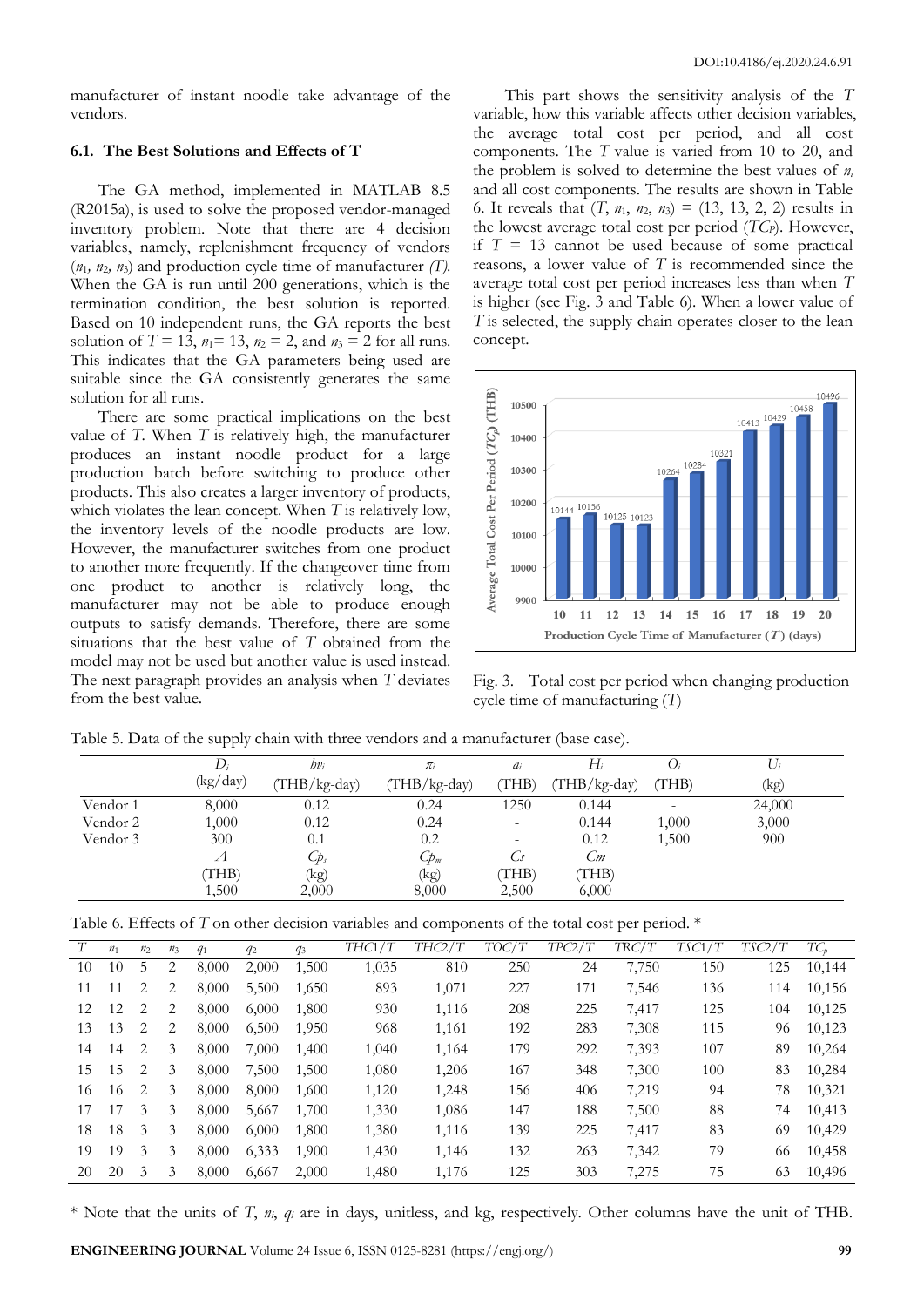

Fig. 4. Components of the total cost per period when changing *T.*

#### **6.2. Sensitivity Analysis to Show That the Solutions are Reasonable**

#### 6.2.1. Vendor holding cost

The vendor holding cost is varied as shown in Table 7 (note that Case 2 is the base case). The results in Table 7 show that when the vendor holding costs are higher, the best total cost per day of the supply chain is increased. The entire supply chain is adjusted to have lower inventory levels by setting a shorter production cycle time of the manufacturer (lower *T* value). The replenishment frequency of some vendors (*ni*) is also adjusted to ensure economical transportation by two truck sizes (see Fig. 5). From Fig. 5, the transportation quantity per trip from vendor 1 to the manufacturer  $(q_1)$ is constant at 8,000 units since it is equal to the medium truck capacity. The transportation quantity from vendor 2 (*q*2) varies for different cases at three levels, namely 2000, about 6,000, and 10,000 kg since 2,000 kg is the full capacity of a small truck, 6,000 kg is 75% of a medium truck, and 10,000 kg is the full capacity of small and medium trucks. The transportation quantity from vendor 3 (*q*3) for Cases 4 and 5 is about 3,000 kg, which is suitable for two small trucks. This indicates that the transportation quantities are suitable for the two truck sizes and the quantities are economical.

Table 7. Effects of vendor holding cost on the best solutions and average total cost per period.\*

| Case           | bv   | $hv_2$ | $hv_3$ | T  | n <sub>1</sub> | n <sub>2</sub> | n <sub>3</sub> | TСp    |
|----------------|------|--------|--------|----|----------------|----------------|----------------|--------|
|                | 0.06 | 0.06   | 0.05   | 12 | 12             | 6              | 2              | 9,562  |
| 2              | 0.12 | 0.12   | 0.1    | 13 | 13             | 2              | 2              | 10.123 |
| 3              | 0.18 | 0.18   | 0.15   | 12 | 12             | 2              | 2              | 10,590 |
| $\overline{4}$ | 0.24 | 0.24   | 0.2    | 10 | 10             | 1              | 2              | 11,046 |
| 5              | 0.3  | 0.3    | 0.25   | 10 | 10             | 1              | 2              | 11,260 |

\* Note that the units of  $hv_i$ , *T*,  $n_i$ , and  $TC_p$  are THB/kg-day, days, unitless, and THB, respectively.



Fig. 5. Effects of vendor holding cost on transportation quantity.

Figure 6 shows how the components of the total cost per period are affected by the unit holding cost at the vendors. It reveals that the holding cost at the vendors, holding cost at the manufacturer, transportation cost, and penalty cost are affected. The reasons for this change are explained as follows. When the transportation quantities from some vendors (to the manufacturer) are changed, this directly affects the transportation cost and indirectly affects the penalty cost. A higher transportation quantity from the vendor to the manufacturer tends to create more inventory of raw material at the manufacturer, and when it exceeds the maximum limit, the penalty cost is charged to the vendor.



Fig. 6. Average total cost per period when changing the vendor holding cost

#### 6.2.2. Manufacturer holding cost

To determine the effects of the manufacturer holding cost, the manufacturer holding cost is varied as shown in Table 8. Note that Case 2 is the base case. Table 8 shows that the average total cost per period is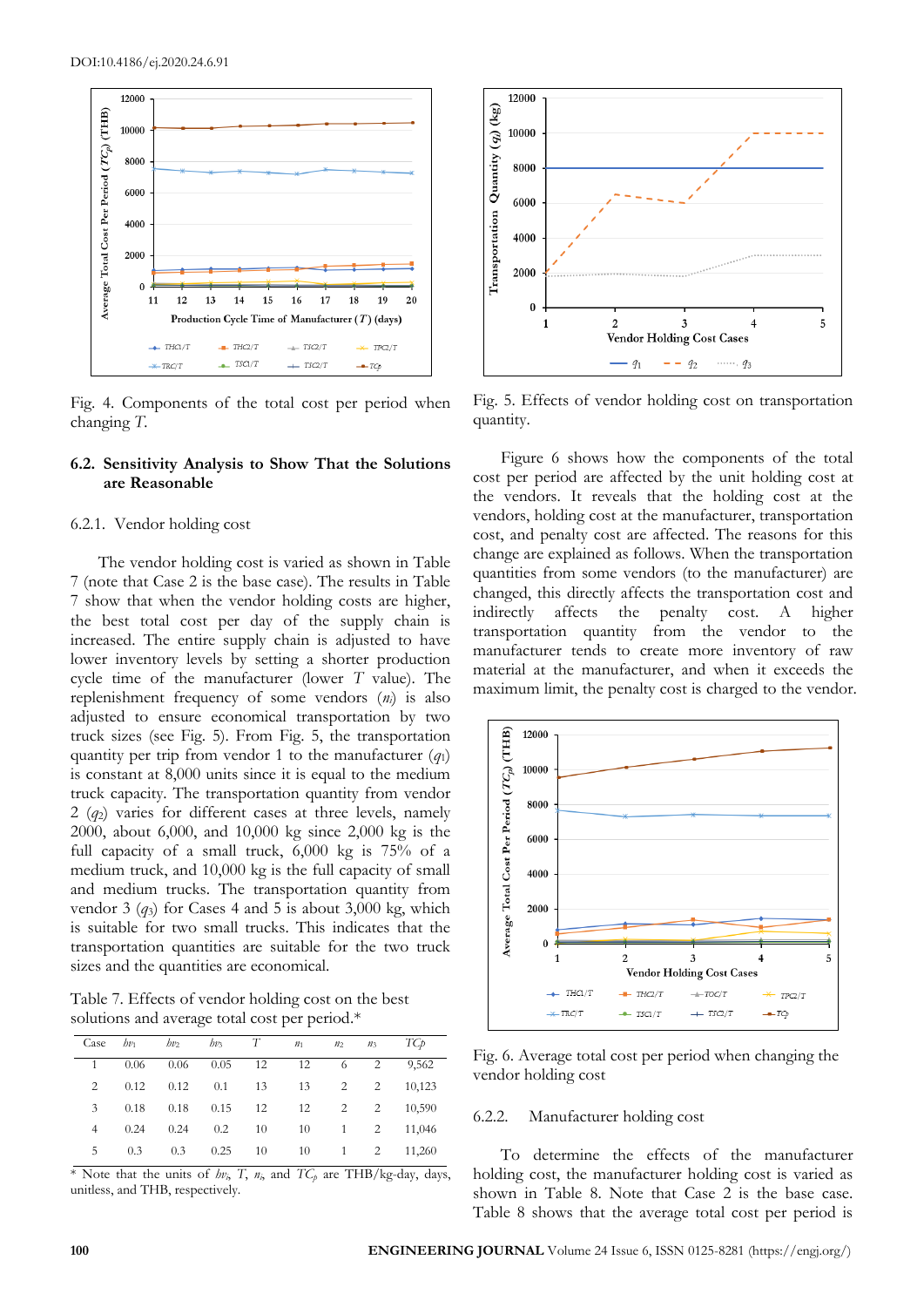significantly higher when the unit holding cost at the manufacturer is higher. This result is similar to the case of changing the vendor holding cost. To compensate for the higher unit holding cost at the manufacturer, the manufacturer production cycle time (*T*) is lower to reduce the inventory level of raw materials at the manufacturer.

Table 8. Effects of manufacturer holding cost on the best solutions and average total cost per period\*

|  | Case $H_1$ $H_2$ $H_3$ $T$ $n_1$ $n_2$ $n_3$ $TC_p$ |  |  |                                     |
|--|-----------------------------------------------------|--|--|-------------------------------------|
|  |                                                     |  |  | 1 0.072 0.072 0.06 13 13 2 2 9,542  |
|  |                                                     |  |  | 2 0.144 0.144 0.12 13 13 2 2 10,123 |
|  |                                                     |  |  | 3 0.216 0.216 0.18 12 12 6 2 10,561 |
|  |                                                     |  |  | 4 0.288 0.288 0.24 12 12 6 2 10,975 |
|  |                                                     |  |  | 5 0.36 0.36 0.3 10 10 5 2 11,235    |

\* Note that the units of  $H_i$ , *T*,  $n_i$ , and  $TC_p$  are THB/kgday, days, unitless, and THB, respectively.



Fig. 7. Effects of manufacturer holding cost on transportation quantities.

Figure 7 shows that the transportation quantity from vendor 2 to the manufacturer is reduced from more than 6,000 kg (Cases 1 and 2) to only 2,000 kg (Cases 3, 4, and 5), to reduce the inventory of raw material from vendor 2 at the manufacturer. However, the transportation cost is increased since 6,000 kg is transported by a medium truck and 2,000 kg is transported by a small truck, which has a higher unit cost. Figure 8 shows that the average total cost per period is increased since the holding cost at the manufacturer and the transportation cost are higher.



Fig. 8. Average total cost per period when changing the manufacture holding cost.

#### 6.2.3. Demand

The effects of demand on the best solutions and the average total cost per period are presented in Table 9. Note that Case 3 is the base case. When the demand increases due to business growth, the proposed model suggests a reduction in the manufacturer production cycle time (*T*) and an adjustment to the replenishment frequencies of vendors, to minimize the average total cost per period. Figure 9 shows the best transportation quantities from all vendors to the manufacturer, and Fig. 10 shows the components of the average total cost per period. From Fig. 10, the average total cost per period is mainly affected by the increasing transportation cost when demand increases. Figure 9 shows that when the demand increases, the transportation quantities from some vendors to the manufacturer tend to increase. For example, the transportation quantity from vendor 2 increases from 2,000 kg (using a small truck) to 6,000 kg (using a medium truck), and transportation quantity from vendor 3 increases from 1,000 kg to 2,000 kg (both cases use a small truck). Note that the transportation quantity from vendor 1 does not increase since 8,000 kg is the capacity of a medium truck. Increasing the transportation quantity slightly beyond 8,000 kg results in a significantly higher cost.

Table 9. Effects of demand on the best solution and total cost per period\*

| Case           |                                     | $D_1$ $D_2$ $D_3$ $T$ $n_1$ $n_2$ $n_3$ $TC_p$ |  |  |  |
|----------------|-------------------------------------|------------------------------------------------|--|--|--|
| $\overline{1}$ | 6,000 800 200 12 9 5 2 8,190        |                                                |  |  |  |
| 2              | 7,000 900 250 12 11 2 2 9,392       |                                                |  |  |  |
| $\mathcal{E}$  | 8,000 1000 300 13 13 2 2 10,123     |                                                |  |  |  |
| $4 \quad$      | 9,000 1100 350 11 13 2 2 11,368     |                                                |  |  |  |
|                | 5 10,000 1,200 400 10 13 2 2 12,293 |                                                |  |  |  |

\* Note that the units of  $D_i$ ,  $T$ ,  $n_i$ , and  $TC_p$  are kg/day, days, unitless, and THB, respectively.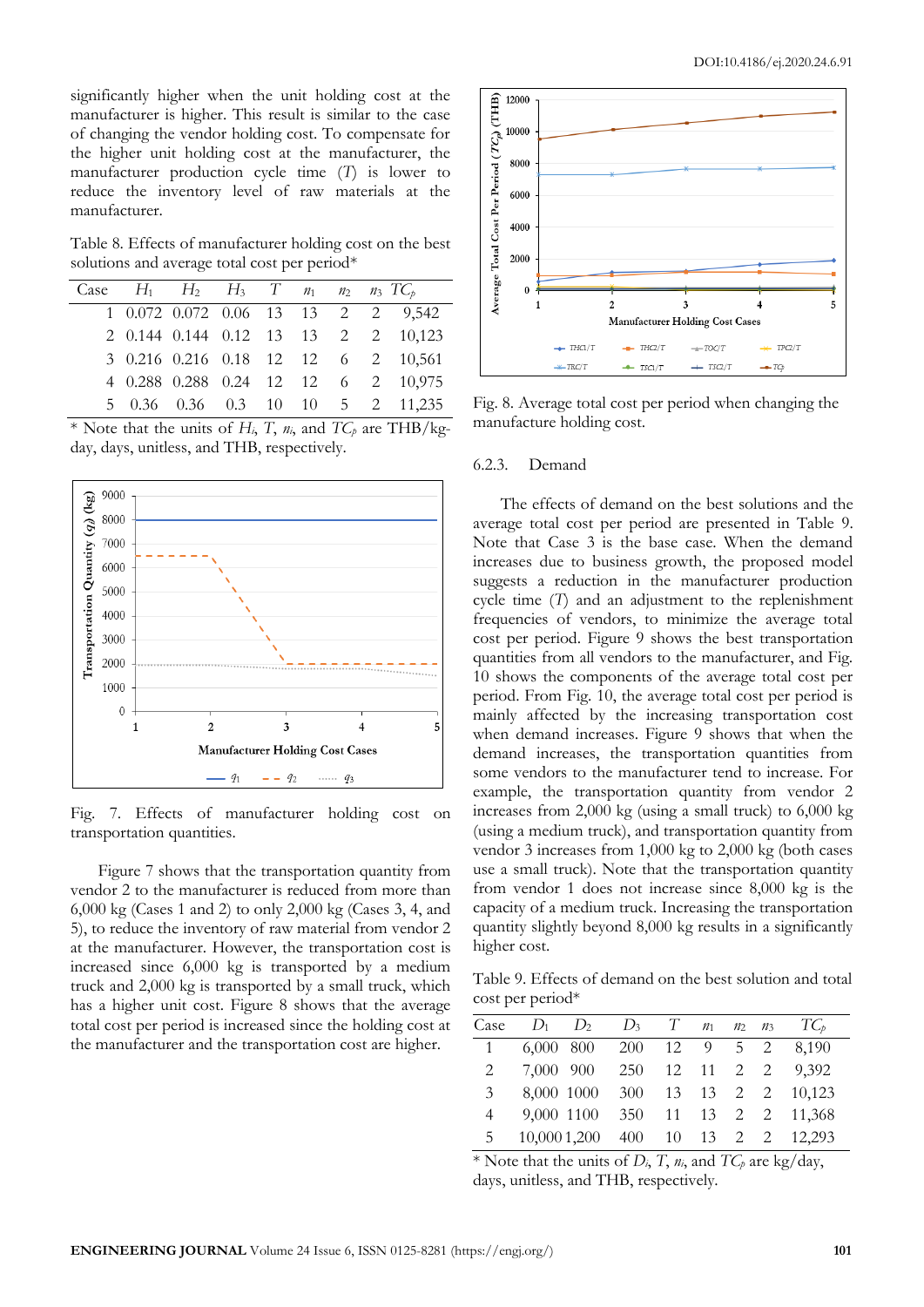

Fig. 9. Effects of demand on transportation quantity.



Fig. 10. Total cost per period when changing demand.

## **6.3. Analysis of Upper Limit of Inventory Level at the Manufacturer and the Penalty Cost**

The section is provided to analyze the effects of the maximum limit of the inventory level at the manufacturer and the penalty cost on the best solutions and the average total cost per period. It is useful to set suitable levels.

#### 6.3.1. Penalty cost

To evaluate the effects of unit penalty cost, it is varied as shown in Table 10. Case 2 is the base case. Table 10 shows that when the penalty cost is increased, the model suggests a reduction in the production cycle time at the manufacturer (*T*) and an adjustment of the frequency of replenishment of vendors, to reduce transportation quantities from some vendors to the manufacturer as shown in Figs. 11-13. When the

transportation quantities are reduced, the inventory level of raw materials at the manufacturer is also reduced. This results in a lower amount of inventory that exceeds the maximum limit. This limits the incurred total penalty cost to a reasonable level although the unit penalty cost is higher. Figure 11 shows that vendor 1 has no penalty cost. Figure 12 shows that the transportation quantity from vendor 2 is reduced until it does not exceed the maximum limit. Figure 13 shows that the transportation quantity from vendor 3 is reduced, to control the amount that exceeds the maximum limit.

Table 10 and Figure 14 show that the average total cost per period of the supply chain system is only slightly increased when the unit penalty cost is higher. The degree that the average total cost per period increases is not as high as when the holding cost at the manufacturer or vendor increases (see Figs. 6 and 8).

Table 10. Effects of penalty cost on the best solutions and average total cost per period.\*

| Cas            | $\pi_1$ $\pi_2$ $\pi_3$ T $n_1$ $n_2$ $n_3$ TC <sub>p</sub> |  |  |                                              |
|----------------|-------------------------------------------------------------|--|--|----------------------------------------------|
| e              |                                                             |  |  |                                              |
| 1              | $0.12$ $0.12$ $0.1$ $13$ $13$ $2$ $2$ $9,981$               |  |  |                                              |
|                |                                                             |  |  | 2 0.24 0.24 0.2 13 13 2 2 10,123             |
|                |                                                             |  |  | 3 0.36 0.36 0.3 10 10 5 2 10,156             |
|                |                                                             |  |  | 4 0.48 0.48 0.4 10 10 5 2 10,168             |
| 5 <sub>5</sub> |                                                             |  |  | $0.6$ $0.6$ $0.5$ $10$ $10$ $5$ $2$ $10,180$ |

\* Note that the units of  $\pi$ *i*, *T*,  $n$ *i*, and  $TC$ *p* are THB/kgday, days, unitless, and THB, respectively.



Fig. 11. Effects of penalty cost on transportation quantity of vendor 1.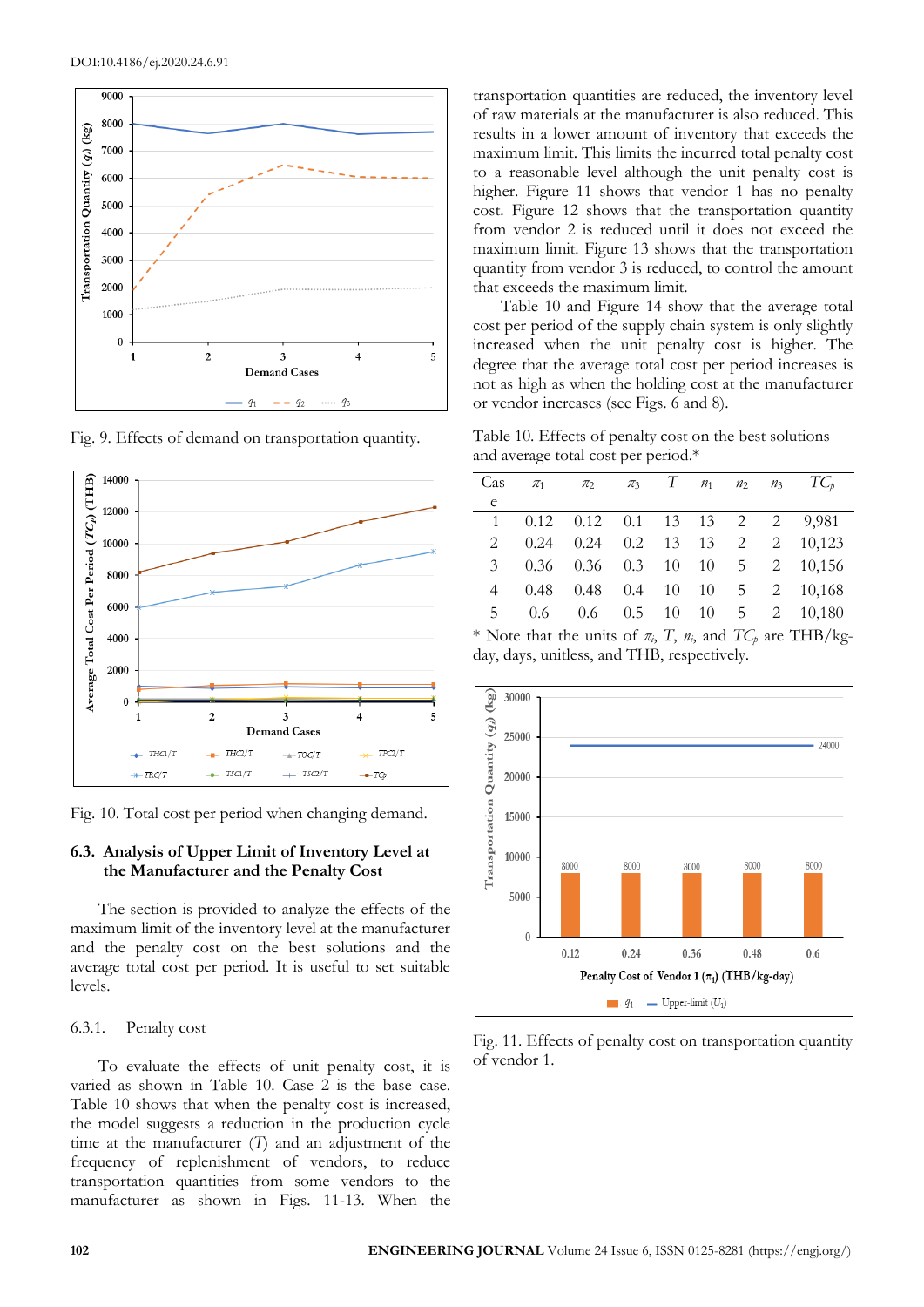

Fig. 12. Effects of penalty cost on transportation quantity of vendor 2.



Fig. 13. Effects of penalty cost on transportation quantity of vendor 3.



Fig. 14. Average total cost per period when changing penalty cost.

#### 6.3.2. Upper limit of inventory at the manufacturer

When the manufacturer wants to reduce the inventory level of raw materials, it sets the upper limit of inventory to be lower. This experiment is conducted to see whether it is possible to manage the VMI system so that the average total cost per period is not significantly increased when the upper limit of inventory is reduced. Table 11 shows five cases where the upper limit of the inventory level is reduced from the base case (Case 1). It reveals that the proposed model can suggest suitable values for the production cycle time of the manufacturer (*T*) and the replenishment frequency of vendors (*ni*), to stabilize the average total cost per period  $(TC_p)$  as shown in Fig. 16. Figure 15 shows that the transportation quantity from vendor 2 is significantly reduced from more than 6,000 kg to 2,000 kg, reducing the penalty cost and also reducing the holding cost of the raw material at the manufacturer (see Fig. 16). However, the transportation cost (see Fig. 16) is higher since a small truck is used instead of a medium truck. Similarly, the transportation quantity from vendor 3 is slightly reduced (see Fig. 15).

Table 11. Effects of the upper limit of inventory at the manufacture on the average total cost per period.\*

| Case          |                                          | $U_1$ $U_2$ $U_3$ $T$ $n_1$ $n_2$ $n_3$ |  |  | $TC_{p}$                          |
|---------------|------------------------------------------|-----------------------------------------|--|--|-----------------------------------|
|               | 24,000 3,000 900 13 13 2 2               |                                         |  |  | 10.123                            |
| 2             |                                          |                                         |  |  | 22,000 2,600 800 10 10 5 2 10,153 |
| $\mathcal{E}$ |                                          |                                         |  |  | 20,000 2,200 700 10 10 5 2 10,163 |
| 4             | 18,000 1,800 600 10 10 5 2               |                                         |  |  | 10.176                            |
| 5.            | $16,000$ $1,400$ $500$ $10$ $10$ $5$ $2$ |                                         |  |  | 10.208                            |

\* Note that the units of  $U_i$ ,  $T$ ,  $n_i$ , and  $TC_p$  are kg, days, unitless, and THB, respectively.



Fig. 15**.** Effects of the upper limit of inventory at the manufacture on transportation quantity.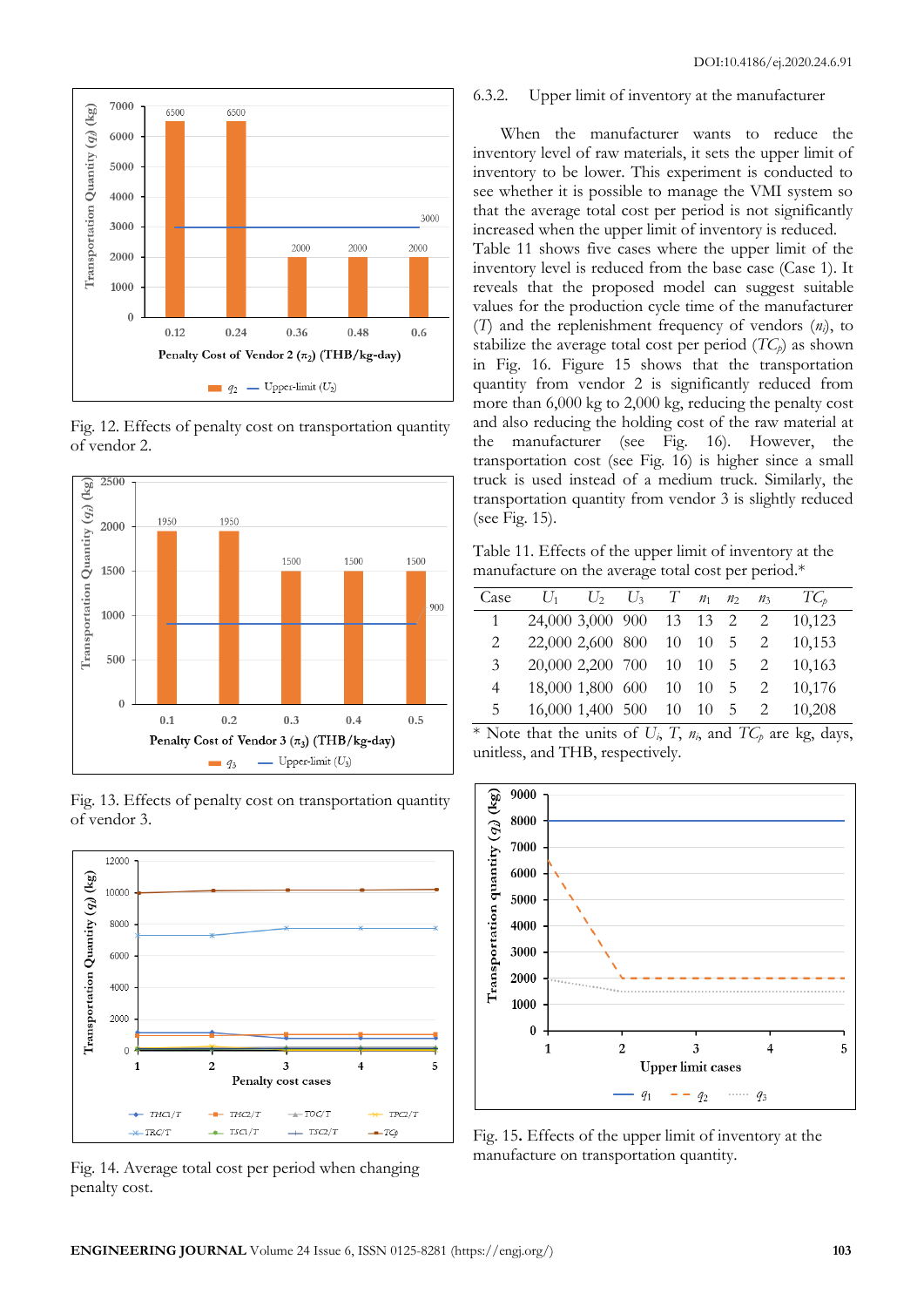



#### **6.4. Optimizing the Entire Supply Chain vs. Individual Member**

The proposed VMI model optimizes the total cost per period of the entire supply chain and the best solution is  $(T, n_1, n_2, n_3) = (13, 13, 2, 2)$  with the best total cost per period of 10,123 Baht as shown in Table 6.

A sub-model is constructed considering only total cost of each vendor and allow each vendor to solve for the best value of *n<sup>i</sup>* independently. In the sub-model, it has a parameter, which is the production cycle time of manufacturer (*T*). *T* is fixed at 13 because it is the best value suggested by the proposed VMI model and *T* is decided by the manufacturer. When the sub-model is solved independently for each vendor, the best solution is obtained with  $(n_1, n_2, n_3) = (13, 2, 2)$ . This result indicates that when each vendor is allowed to make decision independently to optimize own total cost. The solution is the same as the solution obtained by the proposed VMI model that minimize total cost of the entire supply chain. It concludes that the proposed VMI model does not force vendors to scarify to maximize benefit of the entire supply chain based on the current cost structure of this case study.

## **7. Conclusions and Further Studies**

This paper develops a vendor-managed inventory model to satisfy the special characteristics of the instant noodle supply chain in Thailand, which has not been addressed before by past works. The special characteristics are as follows. The first stage is multiple suppliers, which may be traders or producers while the second stage is a manufacturer of instant noodles. Moreover, transportation from the first stage to the second stage can be performed using small- and/or medium-sized trucks. A medium-sized truck has a lower

unit cost of transportation than a small-sized truck. These characteristics cannot be handled by the existing VMI models.

Data of the case study is collected from an instant noodle company in Thailand. The developed VMI model is applied to the instant noodle supply chain, and the experimental results are reported. The experimental results reveal that the proposed VMI model can determine reasonable solutions and suggest how to effectively manage the VMI system.

This paper has both theoretical and practical contributions. The theoretical contributions are as follows.

- 1. The proposed VMI model is specially developed to match the characteristics of the instant noodle supply chain in Thailand, which cannot be handled directly by the available VMI models in the literature.
- 2. Although the proposed VMI model is developed for a single product, it can be easily extended to handle multiple products, given that the production capacity is sufficient. For example, product A is produced by the manufacturer for 13 days  $(T = 13)$  in a month. Then, the manufacturer switches to produce product B for 10 days  $(T = 10)$  in that month. Therefore, the VMI problem for producing products A and B by this supply chain can be considered and solved separately.

The practical contributions of this paper are managerial insights obtained from the experimental results, which are presented as follows.

- 1. The sensitivity analysis of the *T* variable, how this variable affects other decision variables, the average total cost per period, and all cost components presented in Section 6.1 are useful for the instant noodle supply chain. This indicates that setting the best value of the production cycle time of the manufacturer (*T*) results in the lowest average total cost per period. However, when the *T* value is reduced from the best value, the average total cost per period is slightly increased. In contrast, when the *T* value is increased, the average total cost per period is highly increased. Therefore, the supply chain is motivated to implement the lean concept by reducing the *T* value to reduce the production batch size and raw material inventory at the manufacturer, which is the main member of the instant noodle supply chain.
- 2. The transportation cost is the highest cost component of the supply chain in the case study, as shown in Sections 6.1 to 6.3. Most companies in Thailand use trucks with multiple sizes for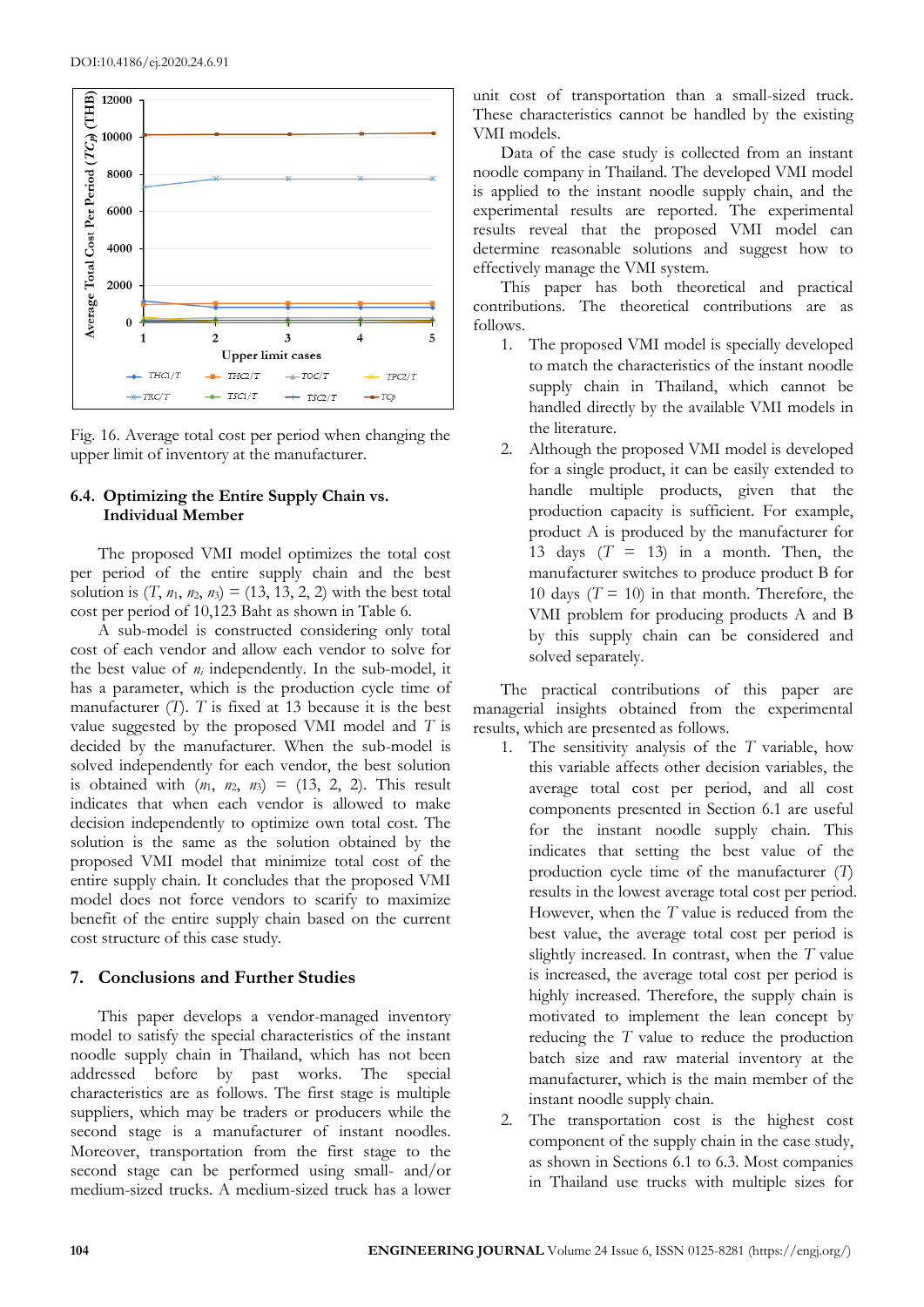- 3. transportation, dependent on the amount of materials. Trucks of different sizes have a different transportation cost per trip. The proposed VMI model allows trucks of different sizes to be used. Therefore, the transportation cost in the model is much more accurate and practical than a model with only one truck size. This issue is the major practical contribution of the proposed VMI model.
- 4. The effects of the penalty cost and the upper limit of raw material inventory at the manufacturer on the best solutions and cost components (presented in Section 6.3) are beneficial for the supply chain. Setting different penalty costs and upper limits do not significantly affect the average total cost per period of the supply chain since the proposed VMI model is effective for determining the best decision variables (*T*, and *ni*), to minimize the average total cost per period. Therefore, when the manufacturer would like to reduce the inventory level of raw materials, the penalty cost may be set at a relatively high level or the upper

## **References**

- [1] A. Harrison and R. I. V. Hoek, *Logistics Management and Strategy: Competing through the Supply Chain*, 5th ed. Pearson Education, 2008.
- [2] L.-X. Xu, Q. Xu, and X. Liu, "Wal-Mart and Carrefour's supply chain management strategies in China," *International Journal of Business and Management,*  vol. 9, p. 155, 2014.
- [3] V. Pukcarnon, P. Chaovalitwongse, and N. Phumchusri, "The can-order policy for onewarehouse N-retailer inventory system: a heuristic approach," *Engineering Journal,* vol. 18, pp. 53-72, 2014.
- [4] S. Kositphon and P. Chaovalitwongse, "An application of systems thinking for solving inventory management problems," *Engineering Journal,* vol. 20, pp. 67-88, 2016.
- [5] Q. Wang, N. Zhao, J. Wu, and Q. Zhu, "Optimal pricing and inventory policies with reference price effect and loss-averse customers," *Omega,* p. 102174, 2019.
- [6] N. Sakulsom and W. Tharmmaphornphilas, "Periodic-review policy for a 2-echelon inventory problem with seasonal demand," *Engineering Journal,*  vol. 22, pp. 117-134, 2018.
- [7] L. Janssen, A. Diabat, J. Sauer, and F. Herrmann, "A stochastic micro-periodic age-based inventory replenishment policy for perishable goods,' *Transportation Research Part E: Logistics and Transportation Review,* vol. 118, pp. 445-465, 2018.

limits may be set at relatively low levels, without significantly affecting the average total cost per period of the entire supply chain.

5. The proposed VMI model that minimizes total cost of the entire supply chain give the solution which is the same as the solution form the model that minimize cost of vendors independently. Thus, the manufacturer of the instant noodle supply chain does not take advantage of the vendors.

The proposed VMI model is limited in that it needs crisp or constant parameters. However, the customer demand for the instant noodle company is affected by its marketing promotions and competitor promotions. Thus, this is a highly uncertain environment. A further study is needed to extend the VMI model to handle uncertain or fuzzy demand situations. The fuzzy demand under pessimistic, most likely, and optimistic situations should be estimated. An extended VMI model should be developed to determine a robust solution that maximizes the expected total cost per period of all situations.

- [8] R. Guan and X. Zhao, "On contracts for VMI program with continuous review (r,Q) policy," *European Journal of Operational Research,* vol. 207, pp. 656-667, 2010.
- [9] J. Shu, Z. Li, H. Shen, T. Wu, and W. Zhong, "A logistics network design model with vendor managed inventory," *International Journal of Production Economics,* vol. 135, pp. 754-761, 2012.
- [10] C. H. Huynh and W. Pan, "Operational strategies for supplier and retailer with risk preference under VMI contract," *International Journal of Production Economics,* vol. 169, pp. 413-421, 2015.
- [11] H. Yu, L. Tang, Y. Xu, and Y. Wang, "How much does VMI better than RMI in a global environment?," *International Journal of Production Economics,* vol. 170, pp. 268-274, 2015.
- [12] J. Cai, P. R. Tadikamalla, J. Shang, and G. Huang, "Optimal inventory decisions under vendor managed inventory: Substitution effects and replenishment tactics," *Applied Mathematical Modelling,*  vol. 43, pp. 611-629, 2017.
- [13] Y. Dong, M. Dresner, and Y. Yao, "Beyond information sharing: An empirical analysis of vendor‐managed inventory," *Production and Operations Management,* vol. 23, pp. 817-828, 2014.
- [14] J. Sadeghi, S. M. Mousavi, S. T. A. Niaki, and S. Sadeghi, "Optimizing a multi-vendor multi-retailer vendor managed inventory problem: Two tuned meta-heuristic algorithms," *Knowledge-Based Systems,*  vol. 50, pp. 159-170, 2013.
- [15] Y. Yao, P. T. Evers, and M. E. Dresner, "Supply chain integration in vendor-managed inventory," *Decision Support Systems,* vol. 43, pp. 663-674, 2007.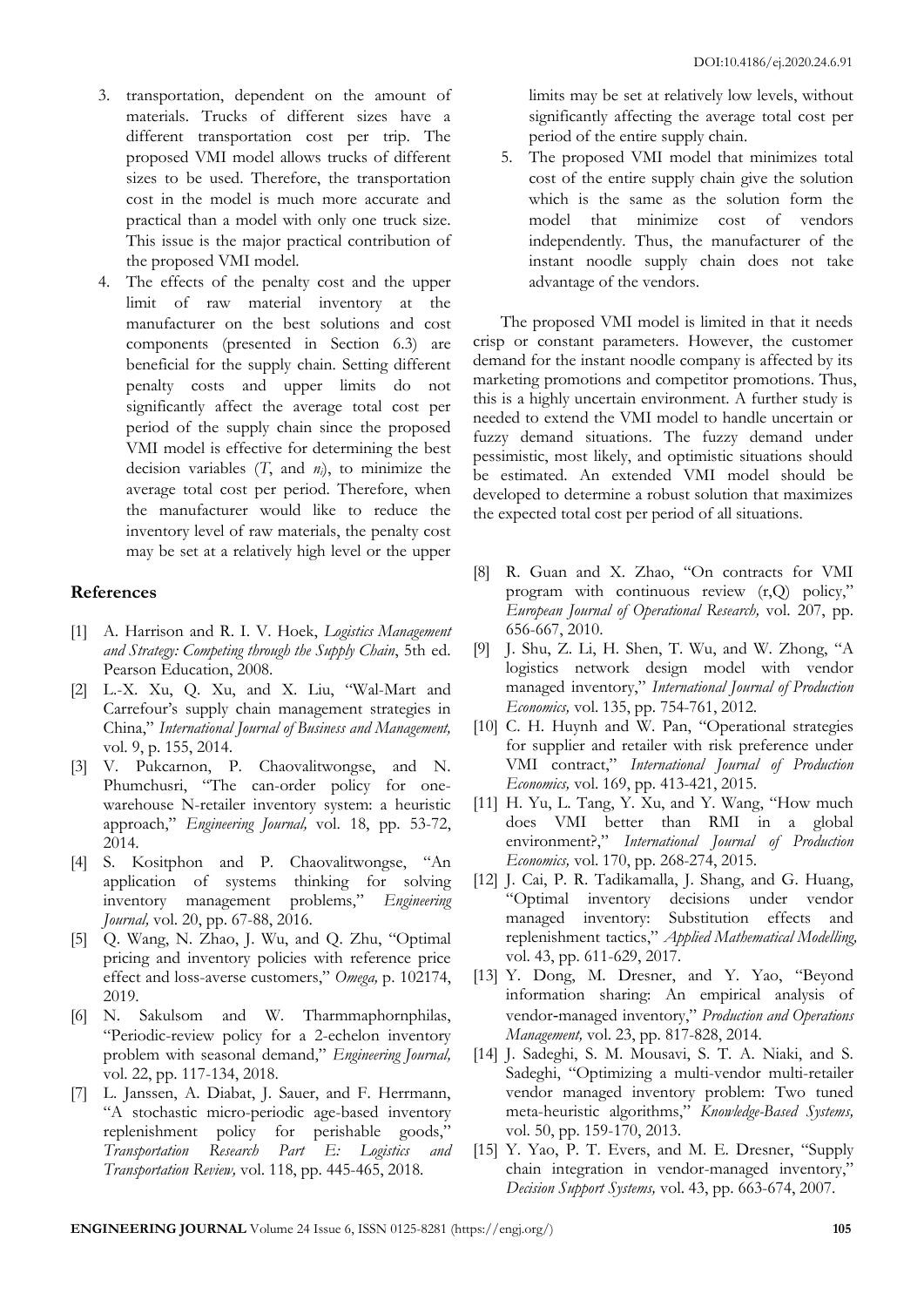- [16] B. Hu, C. Meng, D. Xu, and Y.-J. Son, "Supply chain coordination under vendor managed inventory-consignment stocking contracts with wholesale price constraint and fairness," *International Journal of Production Economics,* vol. 202, pp. 21-31, 2018.
- [17] A. Sainathan and H. Groenevelt, "Vendor managed inventory contracts–coordinating the supply chain while looking from the vendor's perspective," *European Journal of Operational Research,* vol. 272, pp. 249-260, 2019.
- [18] M. A. Darwish and O. M. Odah, "Vendor managed inventory model for single-vendor multi-retailer supply chains," *European Journal of Operational Research,*  vol. 204, pp. 473-484, 2010.
- [19] M. Hariga, M. Gumus, A. Daghfous, and S. K. Goyal, "A vendor managed inventory model under contractual storage agreement," *Computers & Operations Research,* vol. 40, pp. 2138-2144, 2013.
- [20] A. Mateen and A. K. Chatterjee, "Vendor managed inventory for single-vendor multi-retailer supply chains," *Decision Support Systems,* vol. 70, pp. 31-41, 2015.
- [21] A. Mateen, A. K. Chatterjee, and S. Mitra, "VMI for single-vendor multi-retailer supply chains under stochastic demand," *Computers & Industrial Engineering,* vol. 79, pp. 95-102, 2015.
- [22] J. Sadeghi and S. T. A. Niaki, "Two parameter tuned multi-objective evolutionary algorithms for a biobjective vendor managed inventory model with trapezoidal fuzzy demand," *Applied Soft Computing,*  vol. 30, pp. 567-576, 2015.
- [23] Z. Belalia and F. Ghaiti, "The value of vendor managed inventory in an autocorrelated demand environment," *IFAC-PapersOnLine,* vol. 49, pp. 668- 673, 2016.
- [24] M. A. Kaasgari, D. M. Imani, and M. Mahmoodjanloo, "Optimizing a vendor managed inventory (VMI) supply chain for perishable products by considering discount: Two calibrated meta-heuristic algorithms," *Computers & Industrial Engineering,* vol. 103, pp. 227-241, 2017.
- [25] Z. Chen, "Optimization of production inventory with pricing and promotion effort for a singlevendor multi-buyer system of perishable products," *International Journal of Production Economics,* vol. 203, pp. 333-349, 2018.
- [26] T. Poorbagheri, "Vendor managed inventory of a multiple-vendor multiple-retailer supply chain with stochastic demand and unequal replenishment cycle times," in *IIEC International Industrial Engineering Conference*, 2015.
- [27] M. Hariga, M. Gumus, and A. Daghfous, "Storage constrained vendor managed inventory models with unequal shipment frequencies," *Omega,* vol. 48, pp. 94-106, 2014.
- [28] J.-Y. Lee and R. K. Cho, "Optimal  $(z, Z)$ -type contracts for vendor-managed inventory," *International Journal of Production Economics,* vol. 202, pp. 32-44, 2018.
- [29] M. Khan, M. Y. Jaber, S. Zanoni, and L. Zavanella, "Vendor managed inventory with consignment stock agreement for a supply chain with defective items," *Applied Mathematical Modelling,* vol. 40, pp. 7102-7114, 2016.
- [30] J.-Y. Lee, R. K. Cho, and S.-K. Paik, "Supply chain coordination in vendor-managed inventory systems with stockout-cost sharing under limited storage capacity," *European Journal of Operational Research,* vol. 248, pp. 95-106, 2016.
- [31] K. Govindan, "The optimal replenishment policy for time-varying stochastic demand under vendor managed inventory," *European Journal of Operational Research,* vol. 242, pp. 402-423, 2015.
- [32] S. H. R. Pasandideh, S. T. A. Niaki, and A. R. Nia, "A genetic algorithm for vendor managed inventory control system of multi-product multi-constraint economic order quantity model," *Expert Systems with Applications,* vol. 38, pp. 2708-2716, 2011.
- [33] S. H. R. Pasandideh and S. T. A. Niaki, "A genetic algorithm approach to optimize a multi-products EPQ model with discrete delivery orders and constrained space," *Applied Mathematics and Computation,* vol. 195, pp. 506-514, 2008.
- [34] D. Hakimi, D. Oyewola, Y. Yahaya, and G. Bolarin, "Comparative analysis of genetic crossover operators in knapsack problem," *Journal of Applied Sciences and Environmental Management,* vol. 20, pp. 593-596, 2016.
- [35] A. B. Djurišić, "Elite genetic algorithms with adaptive mutations for solving continuous optimization problems – application to modeling of the optical constants of solids," *Optics Communications,*  vol. 151, pp. 147-159, 1998.